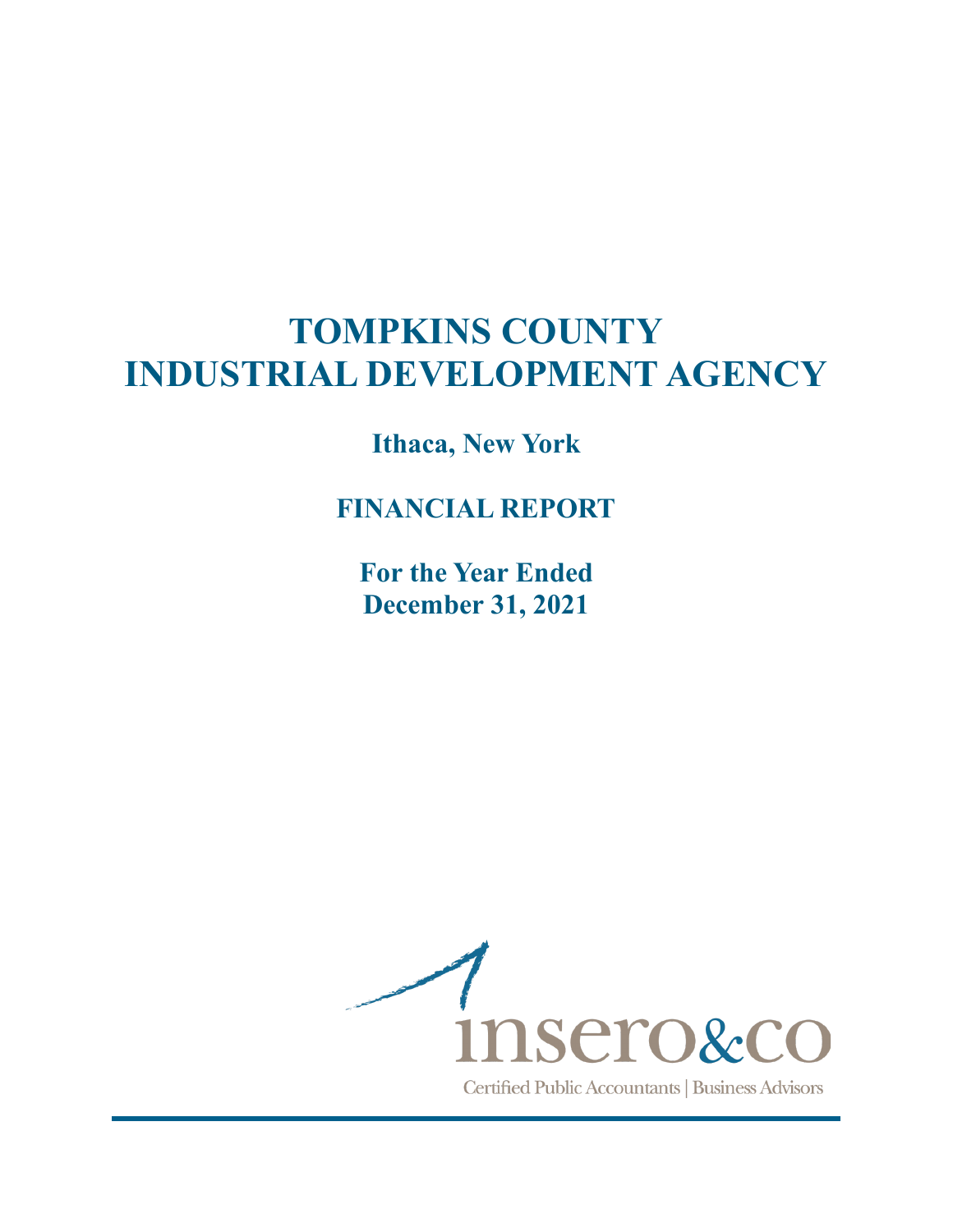## **TABLE OF CONTENTS**

| <b>Independent Auditors' Report</b>                                              |          |  |  |  |  |  |  |  |
|----------------------------------------------------------------------------------|----------|--|--|--|--|--|--|--|
| Required Supplementary Information                                               |          |  |  |  |  |  |  |  |
| Management's Discussion and Analysis                                             | $4-4c$   |  |  |  |  |  |  |  |
| <b>Basic Financial Statements</b>                                                |          |  |  |  |  |  |  |  |
| <b>Statement of Net Position</b>                                                 | 5        |  |  |  |  |  |  |  |
| Statement of Revenues, Expenses, and Changes in Net Position                     | 6        |  |  |  |  |  |  |  |
| <b>Statement of Cash Flows</b>                                                   | $\tau$   |  |  |  |  |  |  |  |
| <b>Notes to Financial Statements</b>                                             | $8 - 11$ |  |  |  |  |  |  |  |
| Supplementary Information                                                        |          |  |  |  |  |  |  |  |
| Schedule of Indebtedness - Industrial Development Agency                         | 12       |  |  |  |  |  |  |  |
| Schedule of Indebtedness - Local Development Corporation                         | 13       |  |  |  |  |  |  |  |
| Schedule of Projects                                                             | 14-14a   |  |  |  |  |  |  |  |
| Report Required Under Government Auditing Standards                              |          |  |  |  |  |  |  |  |
| Independent Auditors' Report on Internal Control over Financial Reporting and on |          |  |  |  |  |  |  |  |

 Compliance and Other Matters Based on an Audit of Financial Statements Performed in Accordance With *Government Auditing Standards* 15-16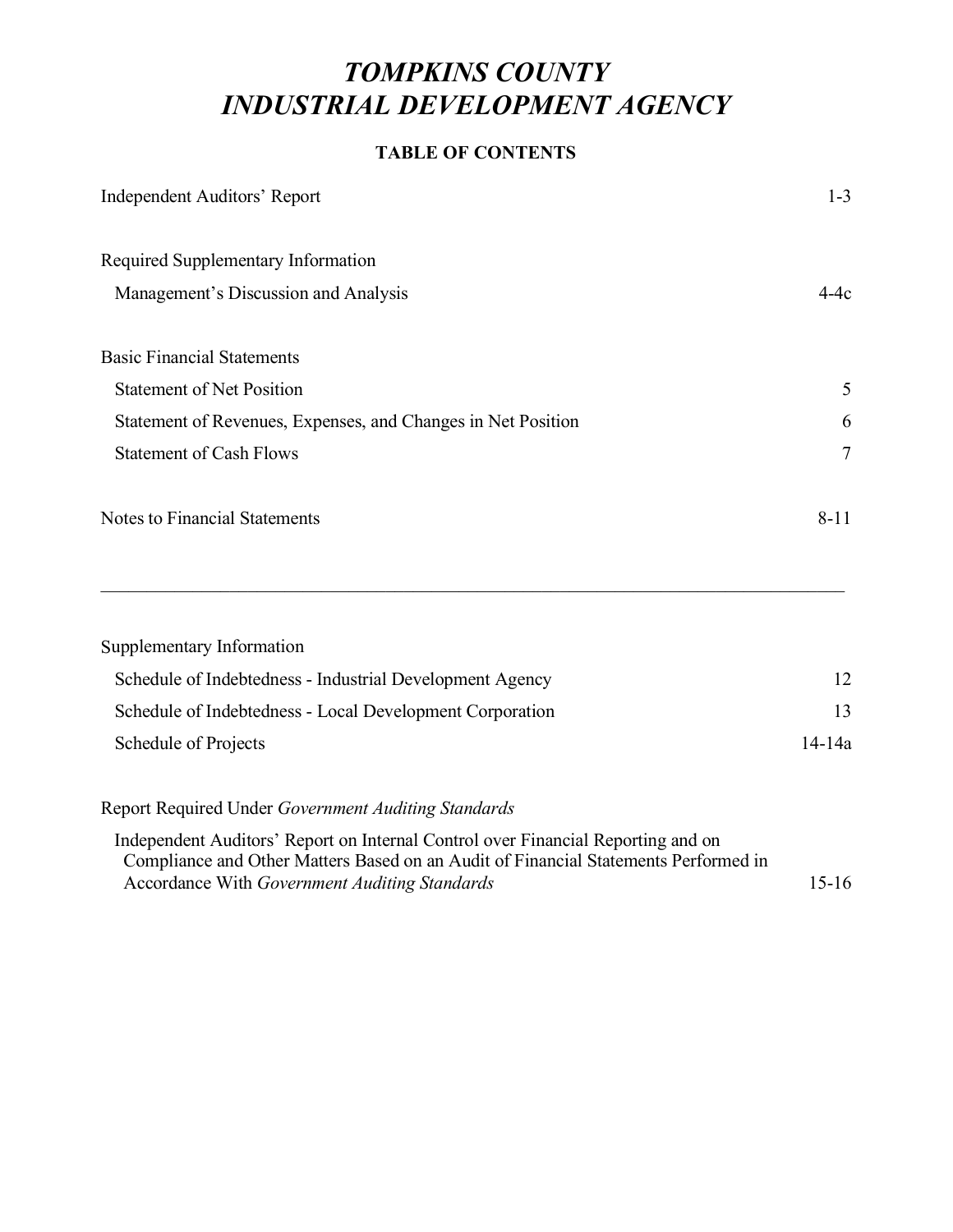

### **INDEPENDENT AUDITORS' REPORT**

Board of Directors Tompkins County Industrial Development Agency Ithaca, New York

#### **Report on the Audit of the Financial Statements**

#### **Opinions**

We have audited the accompanying financial statements of Tompkins County Industrial Development Agency (the Agency), a component unit of the County of Tompkins, New York, and its blended component unit, Tompkins County Development Corporation (the Corporation), as of and for the year ended December 31, 2021, and the related notes to the financial statements, which collectively comprise the Agency's and the Corporation's basic financial statements as listed in the table of contents.

In our opinion, the accompanying financial statements referred to above present fairly, in all material respects, the respective financial position of Tompkins County Industrial Development Agency, and its blended component unit, the Tompkins County Development Corporation, as of December 31, 2021, and the respective changes in financial position, and, where applicable, cash flows thereof for the year then ended in accordance with accounting principles generally accepted in the United States of America.

#### **Basis for Opinions**

We conducted our audit in accordance with auditing standards generally accepted in the United States of America (GAAS) and the standards applicable to financial audits contained in *Government Auditing Standards*, issued by the Comptroller General of the United States (*Government Auditing Standards*). Our responsibilities under those standards are further described in the Auditors' Responsibilities for the Audit of the Financial Statements section of our report. We are required to be independent of the Agency and Corporation and to meet our other ethical responsibilities, in accordance with the relevant ethical requirements relating to our audit. We believe that the audit evidence we have obtained is sufficient and appropriate to provide a basis for our audit opinions.

#### **Responsibilities of Management for the Financial Statements**

Management is responsible for the preparation and fair presentation of the financial statements in accordance with accounting principles generally accepted in the United States of America, and for the design, implementation, and maintenance of internal control relevant to the preparation and fair presentation of financial statements that are free from material misstatement, whether due to fraud or error.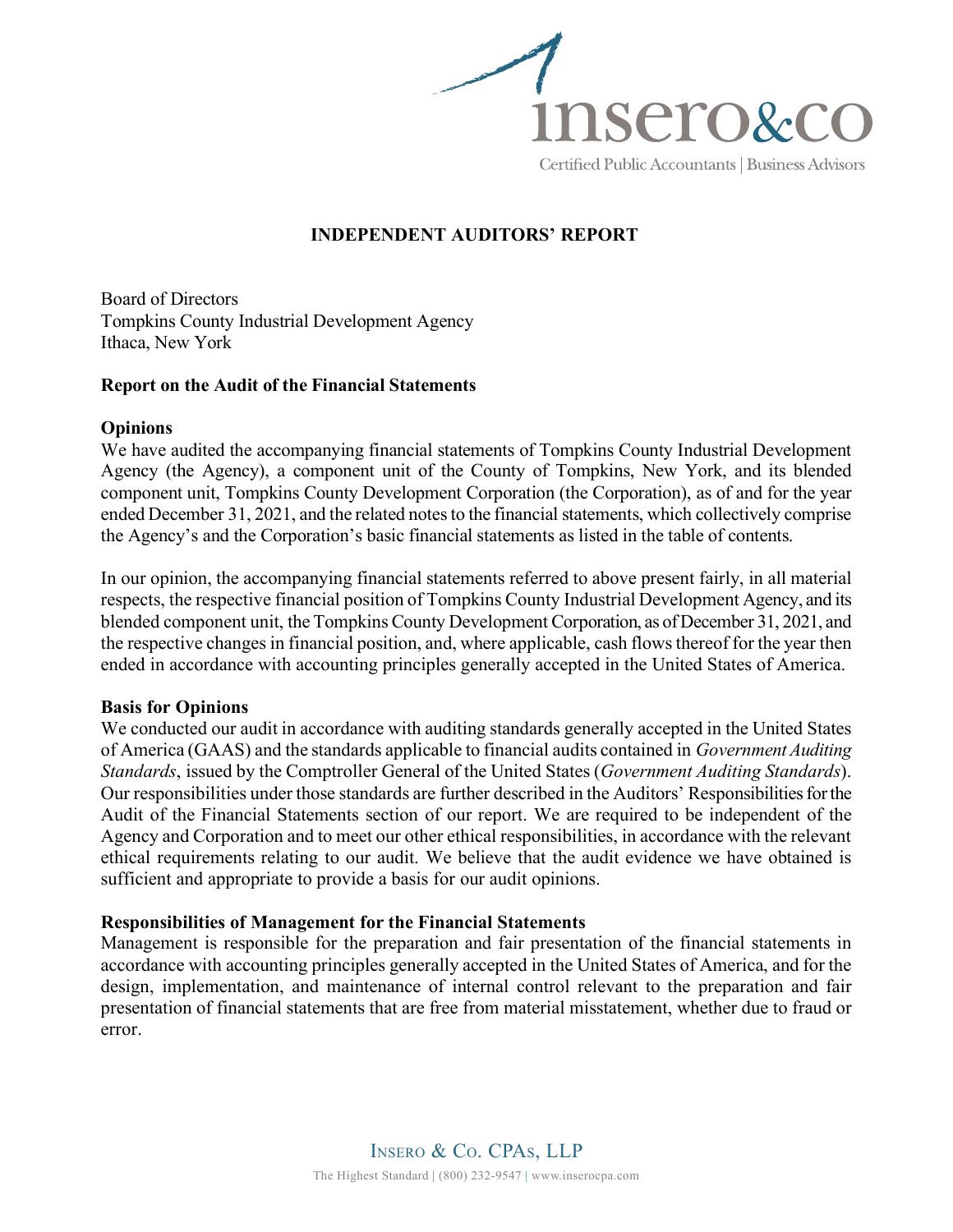In preparing the financial statements, management is required to evaluate whether there are conditions or events, considered in the aggregate, that raise substantial doubt about the Agency's and Corporation's ability to continue as a going concern for twelve months beyond the financial statement date, including any currently known information that may raise substantial doubt shortly thereafter.

#### **Auditors' Responsibilities for the Audit of the Financial Statements**

Our objectives are to obtain reasonable assurance about whether the financial statements as a whole are free from material misstatement, whether due to fraud or error, and to issue an auditors' report that includes our opinions. Reasonable assurance is a high level of assurance but is not absolute assurance and therefore is not a guarantee that an audit conducted in accordance with GAAS and *Government Auditing Standards* will always detect a material misstatement when it exists. The risk of not detecting a material misstatement resulting from fraud is higher than for one resulting from error, as fraud may involve collusion, forgery, intentional omissions, misrepresentations, or the override of internal control. Misstatements are considered material if there is a substantial likelihood that, individually or in the aggregate, they would influence the judgment made by a reasonable user based on the financial statements.

In performing an audit in accordance with GAAS and *Government Auditing Standards*, we:

- Exercise professional judgment and maintain professional skepticism throughout the audit.
- Identify and assess the risks of material misstatement of the financial statements, whether due to fraud or error, and design and perform audit procedures responsive to those risks. Such procedures include examining, on a test basis, evidence regarding the amounts and disclosures in the financial statements.
- Obtain an understanding of internal control relevant to the audit in order to design audit procedures that are appropriate in the circumstances, but not for the purpose of expressing an opinion on the effectiveness of the Agency's and Corporation's internal control. Accordingly, no such opinion is expressed.
- Evaluate the appropriateness of accounting policies used and the reasonableness of significant accounting estimates made by management, as well as evaluate the overall presentation of the financial statements.
- Conclude whether, in our judgment, there are conditions or events, considered in the aggregate, that raise substantial doubt about the Agency's and Corporation's ability to continue as a going concern for a reasonable period of time.

We are required to communicate with those charged with governance regarding, among other matters, the planned scope and timing of the audit, significant audit findings, and certain internal control-related matters that we identified during the audit.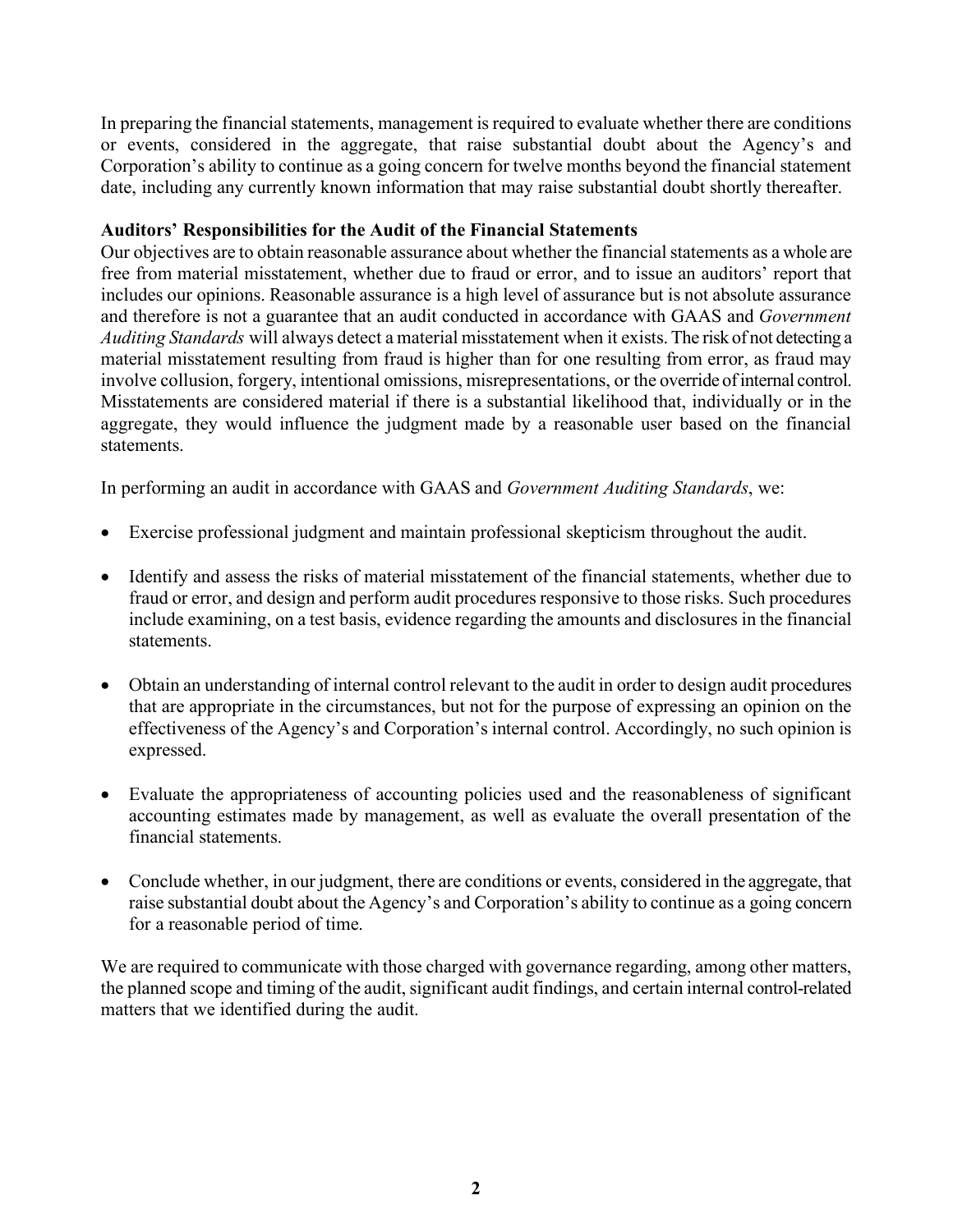#### **Required Supplementary Information**

Accounting principles generally accepted in the United States of America require that the Management's Discussion and Analysis on pages 4-4c be presented to supplement the basic financial statements. Such information is the responsibility of management and, although not a part of the basic financial statements, is required by the Governmental Accounting Standards Board who considers it to be an essential part of financial reporting for placing the basic financial statements in an appropriate operational, economic, or historical context. We have applied certain limited procedures to the required supplementary information in accordance with GAAS, which consisted of inquiries of management about the methods of preparing the information and comparing the information for consistency with management's responses to our inquiries, the basic financial statements, and other knowledge we obtained during our audit of the basic financial statements. We do not express an opinion or provide any assurance on the information because the limited procedures do not provide us with sufficient evidence to express an opinion or provide any assurance.

#### **Supplementary Information**

Our audit was conducted for the purpose of forming opinions on the financial statements that collectively comprise the Agency's and Corporation's basic financial statements. The Schedules of Indebtedness and Projects are presented for purposes of additional analysis and are not a required part of the basic financial statements. Such information is the responsibility of management and was derived from and relates directly to the underlying accounting and other records used to prepare the basic financial statements. The information has been subjected to the auditing procedures applied in the audit of the basic financial statements and certain additional procedures, including comparing and reconciling such information directly to the underlying accounting and other records used to prepare the basic financial statements or to the basic financial statements themselves, and other additional procedures in accordance with GAAS. In our opinion, the Schedules of Projects and Indebtedness are fairly stated, in all material respects, in relation to the basic financial statements as a whole.

#### **Other Reporting Required by** *Government Auditing Standards*

In accordance with *Government Auditing Standards*, we have also issued our report dated March 28, 2022, on our consideration of the Agency's and Corporation'sinternal control over financial reporting and on our tests of its compliance with certain provisions of laws, regulations, contracts, and grant agreements and other matters. The purpose of that report is solely to describe the scope of our testing of internal control over financial reporting and compliance and the results of that testing, and not to provide an opinion on the effectiveness of the Agency's and Corporation's internal control over financial reporting or on compliance. That report is an integral part of an audit performed in accordance with *Government Auditing Standards* in considering the Agency's and Corporation's internal control over financial reporting and compliance.

Respectfully submitted,

nsero r Co. CPA, LLP

Insero & Co. CPAs, LLP Certified Public Accountants

Ithaca, New York March 28, 2022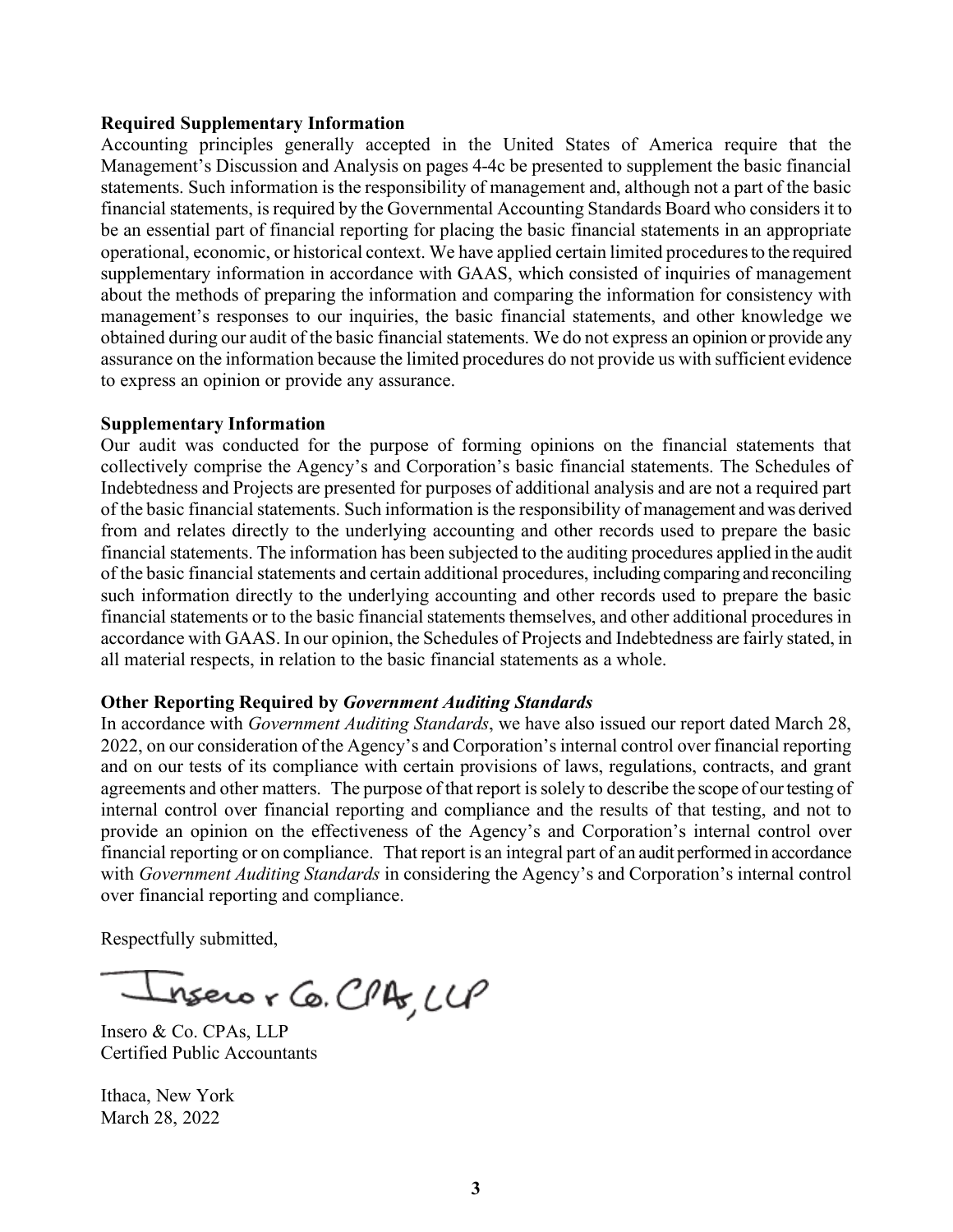### **MANAGEMENT'S DISCUSSION AND ANALYSIS DECEMBER 31, 2021**

The Tompkins County Industrial Development Agency (TCIDA) was created in 1971 to encourage economic growth in Tompkins County. The Tompkins County Development Corporation (TCDC) was created in 2010 for the same purpose as the TCIDA and is considered a blended component unit of the TCIDA. Together, they make up the primary government, which for the purposes of the Management's Discussion and Analysis (MD&A) is referred to as the Agency.

**TCIDA Mission:** The Tompkins County Industrial Development Agency delivers economic incentives to business and industry to diversify and strengthen Tompkins County's tax base and enhance community vitality by supporting job creation, business and industrial development, and community revitalization. We strive to develop the local economy in an organized, sustainable, and environmentally beneficial manner.

**TCDC Mission:** To promote economic development initiatives in Tompkins County by offering taxexempt bonding opportunities to nonprofit organizations.

The following Management's Discussion and Analysis (MD&A) provides a comprehensive overview of the Agency's financial position as of December 31, 2021, and the result of its operations for the year then ended. Management has prepared the financial statements and related footnote disclosures along with this MD&A. The MD&A should be read in conjunction with the audited financial statements and related footnotes of the Agency, which directly follow the MD&A.

## **FINANCIAL HIGHLIGHTS**

- Net position at the close of the fiscal year ended December 31, 2021 was \$3,114,216 compared to \$940,712 on December 31, 2020.
- Total revenues in 2021 were \$2,727,677 compared to revenues of \$210,891 in 2020. In 2021, the Agency processed and closed on more projects than in 2020.
- Total expenses in 2021 were \$554,173 compared to expenses of \$823,674 in 2020. This decrease stems primarily due to a significant reduction in grants provided by TCDC compared to the prior year.

## **OVERVIEW OF THE BASIC FINANCIAL STATEMENTS**

The financial statements of the Agency have been prepared in accordance with accounting principles generally accepted in the United States of America (U.S. GAAP) as prescribed by the Governmental Accounting Standards Board (GASB).

The basic financial statements consist of a Statement of Net Position; a Statement of Revenues, Expenses, and Changes in Net Position; a Statement of Cash Flows; and accompanying notes. These statements provide information on the financial position of the Agency and its blended component unit and the financial activity and results of its operations during the year. A description of these statements follows.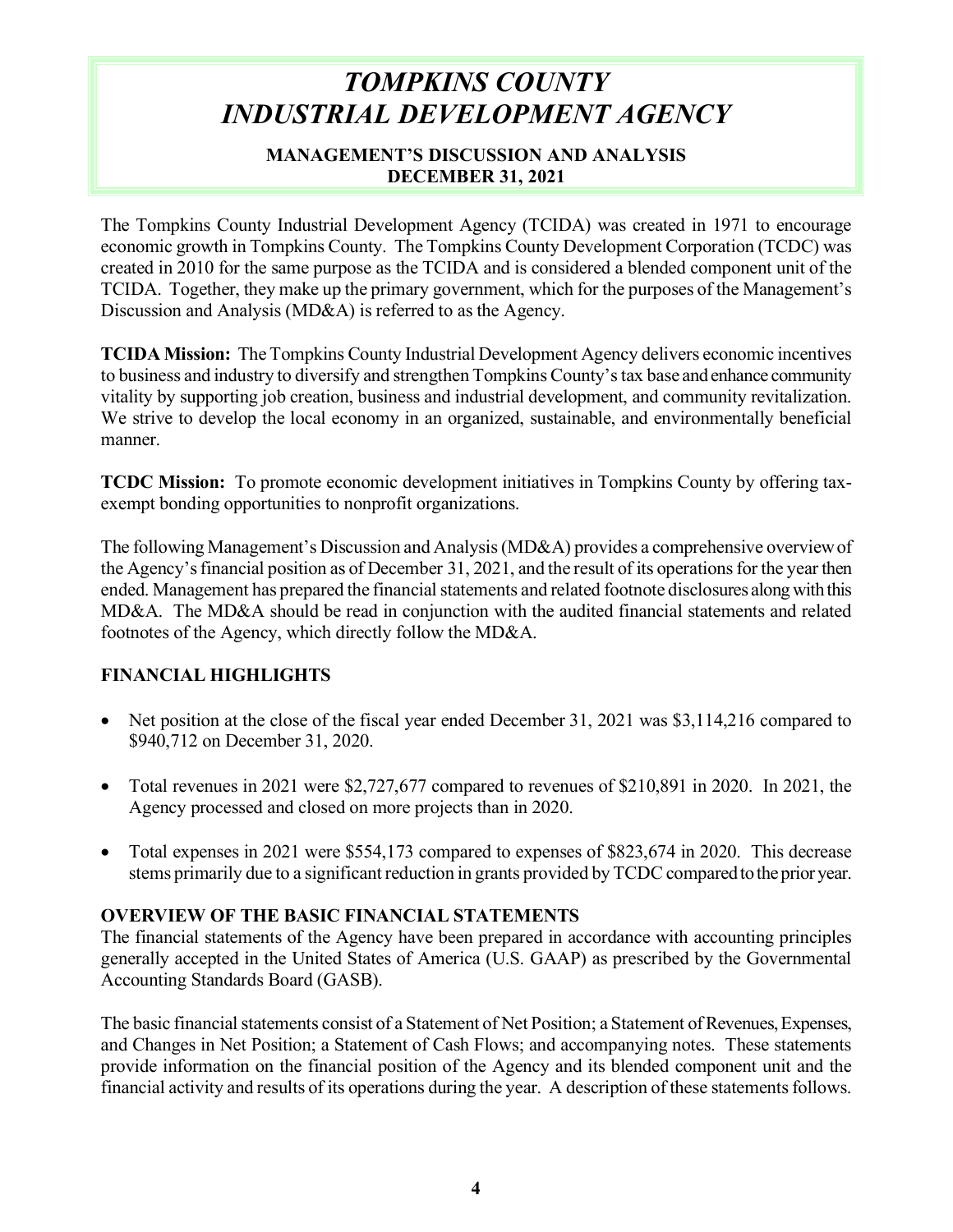### **MANAGEMENT'S DISCUSSION AND ANALYSIS DECEMBER 31, 2021**

- **Statement of Net Position** presents information on all of the Agency's assets and liabilities, with the difference between the two reported as net position. Over time, increases or decreases in net position may serve as a useful indicator of whether the financial position of the Agency is improving or deteriorating.
- **Statement of Revenues, Expenses, and Changes in Net Position** presents information showing the change in the Agency's net position during the most recent fiscal year. All changes in net position are reported as soon as the underlying event giving rise to the change occurs, regardless of the timing of cash flows. Thus, revenues and expenses reported in this statement include all items that will result in cash received or disbursed in future fiscal periods.
- Statement of Cash Flows provides information on the major sources and uses of cash during the year. The cash flow statement portrays net cash provided or used by operating, non-capital financing, capital financing, and investing activities.

#### **Component Unit**

The Agency reports the Tompkins County Development Corporation as a blended component unit. Although legally separate, this component unit is based on the Agency's nature and significance of its relationship with TCDC. Statements of the two entities are shown starting on page 5.

### **FINANCIAL ANALYSIS OF THE AGENCY AS A WHOLE**

Our analysis below focuses on the net position (*Figure 1*) and changes in net position *(Figure 2)* of the Agency's activities.

|                                                     |                           | <b>Total Agency</b> |      |         |                      | <b>Total</b> |
|-----------------------------------------------------|---------------------------|---------------------|------|---------|----------------------|--------------|
| <b>Condensed Combined Statement of Net Position</b> |                           | 2021                | 2020 |         | <b>Dollar Change</b> |              |
| Cash and Cash Equivalents                           | $\boldsymbol{\mathsf{s}}$ | 2,797,321           |      | 952,042 | <sup>\$</sup>        | 1,845,279    |
| Administrative Fees Receivable                      |                           | 316,895             |      |         |                      | 316,895      |
| <b>Total Assets</b>                                 |                           | 3,114,216           |      | 952,042 |                      | 2,162,174    |
| <b>Accounts Payable</b>                             |                           | -                   |      | 11,330  |                      | (11, 330)    |
| <b>Total Liabilities</b>                            |                           | ۰                   |      | 11,330  |                      | (11, 330)    |
| <b>Unrestricted Net Position</b>                    |                           | 3,114,216           |      | 940,712 |                      | 2,173,504    |
| <b>Total Net Position</b>                           |                           | 3,114,216           |      | 940,712 |                      | 2,173,504    |

#### *Figure 1*

Total assets increased 227.11%, primarily based on a significant increase in administration fees.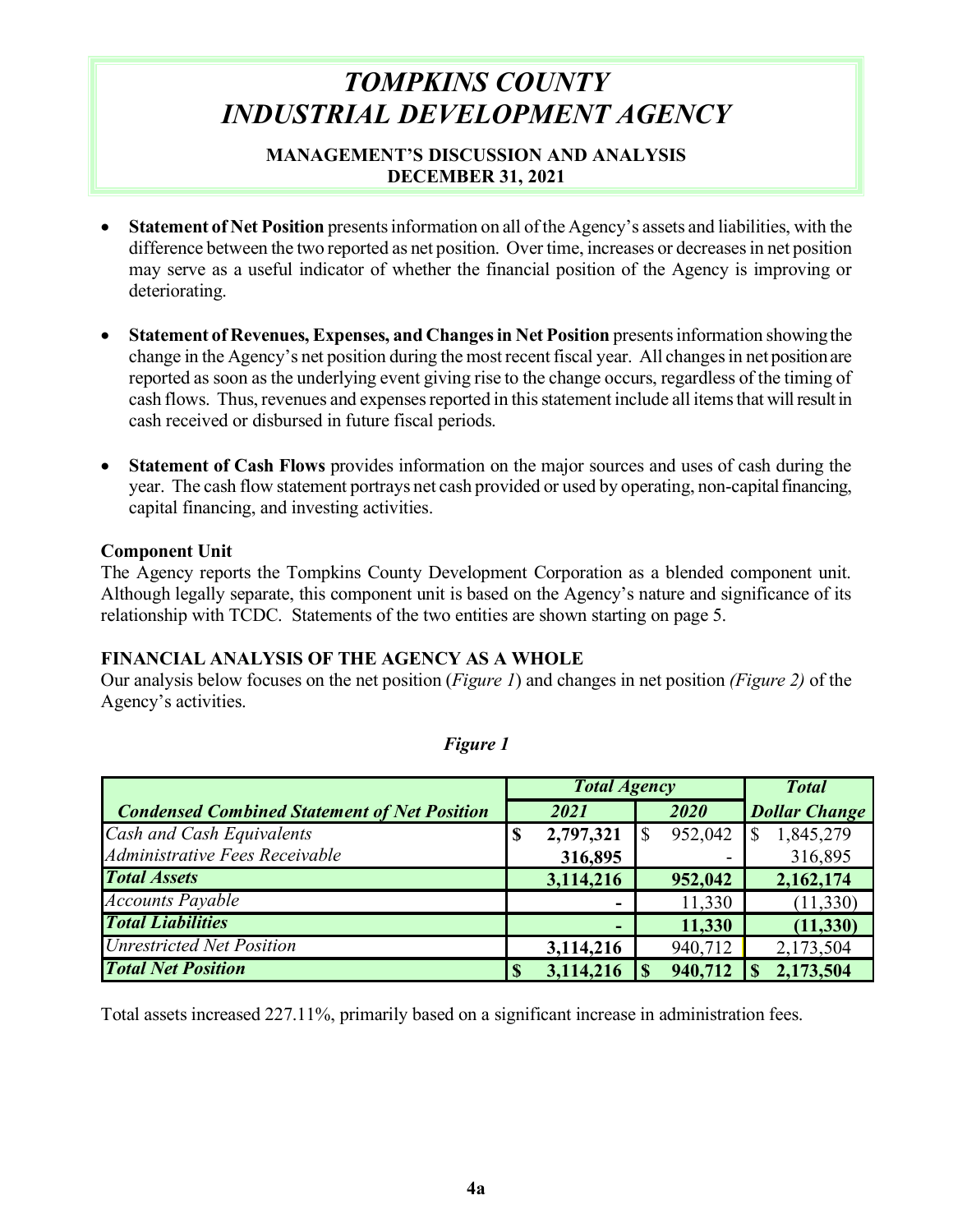#### **MANAGEMENT'S DISCUSSION AND ANALYSIS DECEMBER 31, 2021**

Our analysis in *Figure 2* considers the operations of the Agency's activities.

|                                         | <b>Total Agency</b>      | <b>Total</b>                          |                       |  |
|-----------------------------------------|--------------------------|---------------------------------------|-----------------------|--|
| <b>Combined Changes in Net Position</b> | 2021                     | 2020                                  | <b>Dollar Change</b>  |  |
| <b>Operating Revenues:</b>              |                          |                                       |                       |  |
| <b>Administrative Fees</b>              | \$<br>2,727,180          | $\boldsymbol{\mathcal{S}}$<br>209,966 | \$<br>2,517,214       |  |
| <b>Total Operating Revenues</b>         | 2,727,180                | 209,966                               | 2,517,214             |  |
| <b>Non-Operating Revenues:</b>          |                          |                                       |                       |  |
| <b>Interest and Earnings</b>            | 497                      | 925                                   | (428)                 |  |
| <b>Total Non-Operating Revenues</b>     | 497                      | 925                                   | (428)                 |  |
| <b>Operating Expenses:</b>              |                          |                                       |                       |  |
| Contractual, Professional,              |                          |                                       |                       |  |
| and Administrative Expenses             | 459,579                  | 455,594                               | 3,985                 |  |
| <b>Total Operating Expenses</b>         | 459,579                  | 455,594                               | 3,985                 |  |
| Non-Operating Expenses:                 |                          |                                       |                       |  |
| <b>Grant Expense</b>                    | 94,594                   | 368,080                               | (273, 486)            |  |
| <b>Total Non-Operating Expenses</b>     | 94,594                   | 368,080                               | (273, 486)            |  |
| <b>CHANGE IN NET POSITION</b>           | $\mathbf S$<br>2,173,504 | $\mathbf S$<br>(612, 783)             | 2,786,287<br><b>S</b> |  |

### *Figure 2*

Total revenues for the Agency's activities increased substantially. As noted in the financial highlights, the increase in revenues is related to a significant increase in projects processed and closed during 2021 compared to the previous year.

Total expenses for the Agency decreased by 32.72%. This decrease stems from a significant reduction in grants provided by TCDC compared to the prior year

### **FACTORS BEARING ON THE AGENCY'S FUTURE**

The Agency's capacity to support economic development activities has been challenged by the economic cycle. The Agency has committed \$452,226 to Ithaca Area Economic Development (IAED) for administrative and economic development services to the County in 2022. The Agency committed to approximately thirty five percent of IAED's funding in 2020 to 2023 to provide a sustainable funding model for countywide economic development activities. The Agency may wish to encumber funds for this purpose to ensure adequate support for economic development should project deal flow diminish.

Tompkins County established a complementary economic development entity, Tompkins County Development Corporation, which has the authority to finance public facilities for nonprofit organizations. Fees generated by the Development Corporation will supplement economic development activities. The Development Corporation has not committed any financial support to Ithaca Area Economic Development for economic development in 2022.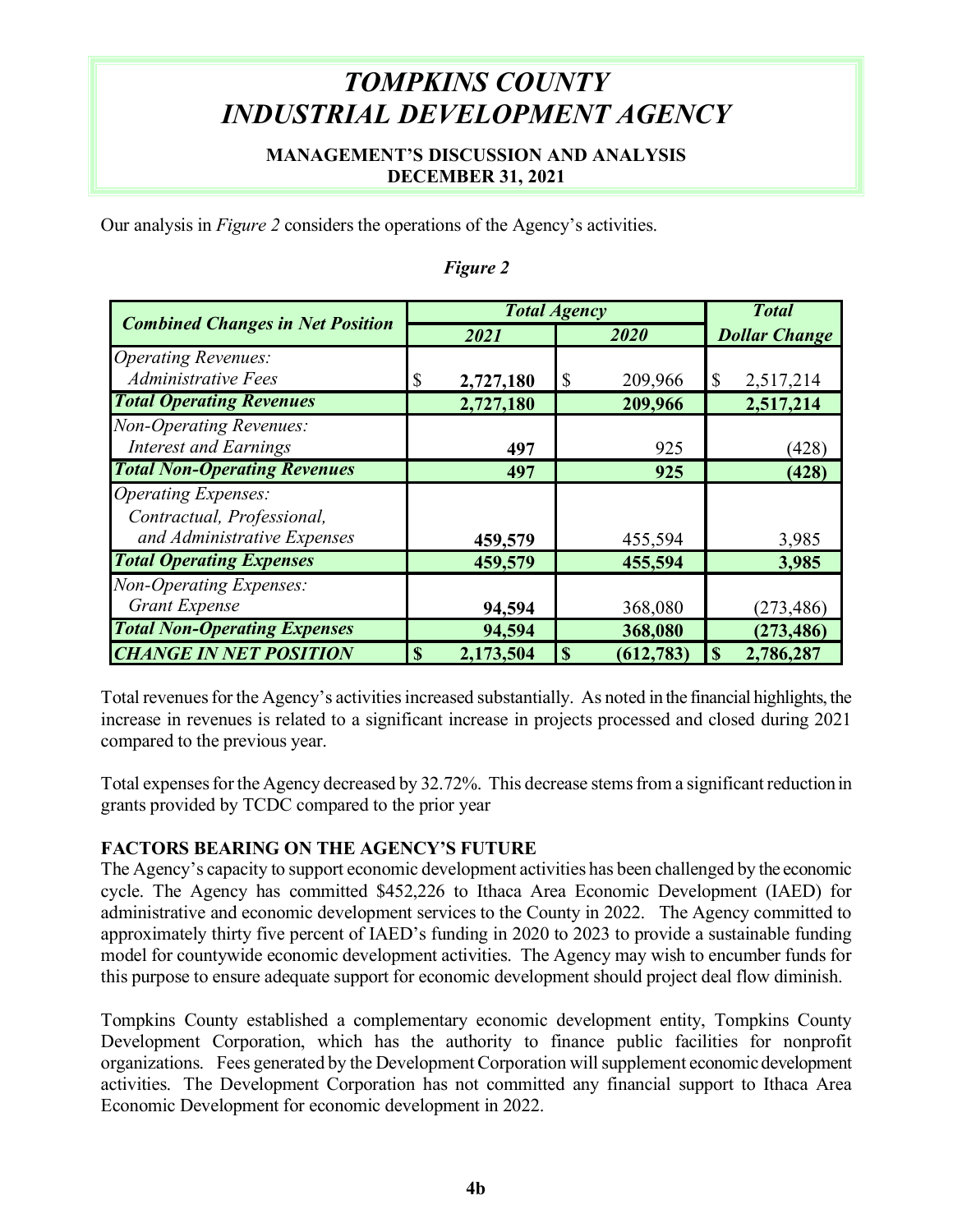### **MANAGEMENT'S DISCUSSION AND ANALYSIS DECEMBER 31, 2021**

The Development Corporation's authority to finance certain public facilities might be exposed to legislative curtailment in the future, as the NYS Dormitory Authority provides similar services. Currently, the NYS Dormitory Authority aggressively pursues deals throughout the state, which has diminished TCDC deal flow.

#### **CONTACTING THE AGENCY'S FINANCIAL MANAGEMENT**

This financial report is designed to provide the Agency's clients, investors, and creditors with a general overview of the Agency's finances and to demonstrate the Agency's accountability for the money it receives. If you have questions about this report or need additional financial information, contact the Tompkins County Industrial Development Agency, at 401 E. MLK Jr. Street/401 E. State Street, Suite 402B, Ithaca, New York 14850.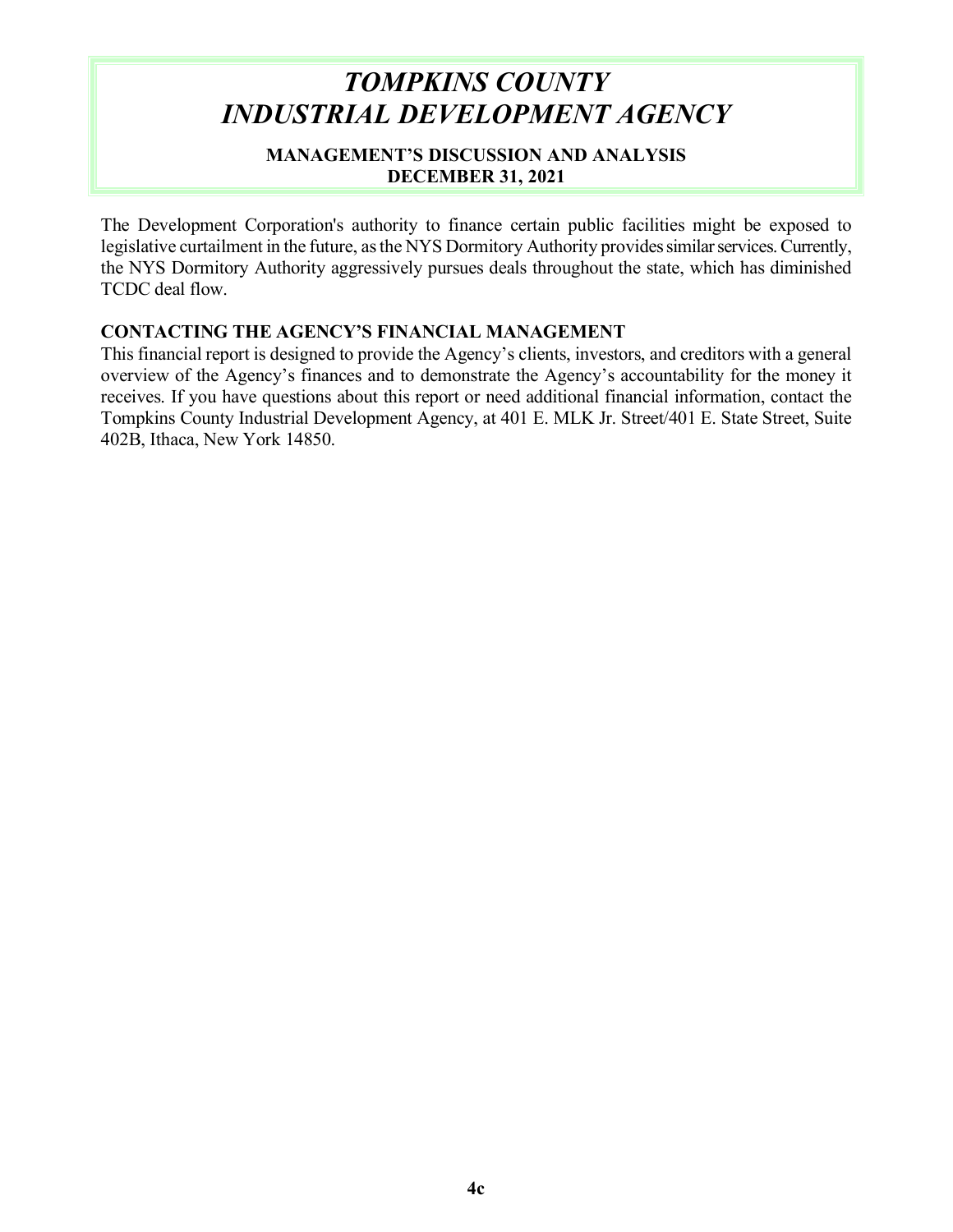## **STATEMENT OF NET POSITION DECEMBER 31, 2021**

| <b>ASSETS</b>                    | <b>Industrial</b><br><b>Development</b><br>Agency | Development<br>Corporation           | <b>Total</b>    |  |
|----------------------------------|---------------------------------------------------|--------------------------------------|-----------------|--|
| <b>Current Assets</b>            |                                                   |                                      |                 |  |
| Cash and Cash Equivalents        | 2,538,328<br>S                                    | 258,993<br>\$                        | 2,797,321<br>S  |  |
| Administrative Fees Receivable   | 316,895                                           |                                      | 316,895         |  |
| <b>Total Assets</b>              | 2,855,223                                         | 258,993                              | 3,114,216<br>-S |  |
| <b>NET POSITION</b>              |                                                   |                                      |                 |  |
| <b>Net Position</b>              |                                                   |                                      |                 |  |
| <b>Unrestricted Net Position</b> | 2,855,223<br>-S                                   | 258,993<br>$\boldsymbol{\mathsf{S}}$ | 3,114,216<br>S  |  |
| <b>Total Net Position</b>        | 2,855,223                                         | 258,993<br>S                         | 3,114,216<br>S  |  |

*See Notes to Financial Statements*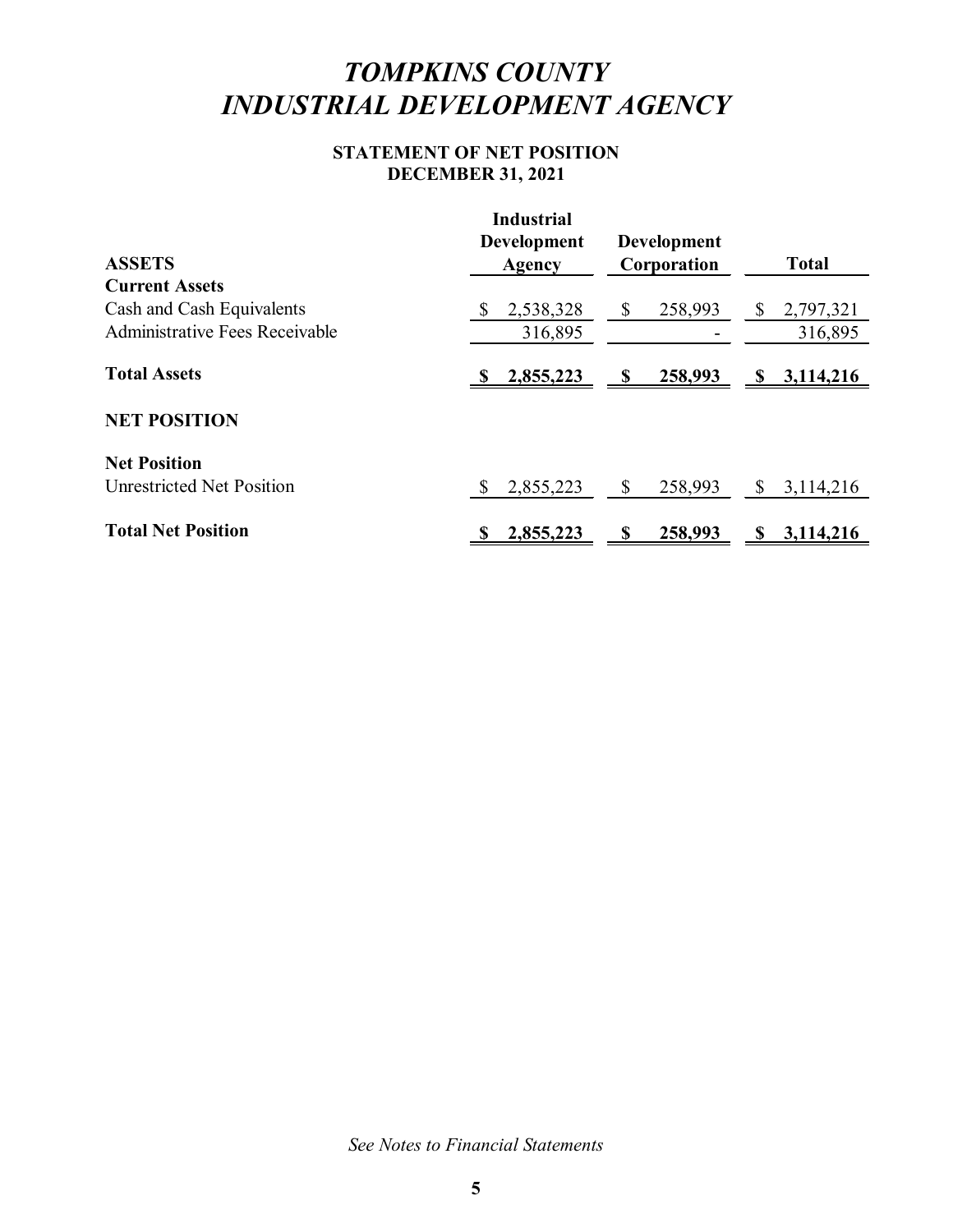## **STATEMENT OF REVENUES, EXPENSES, AND CHANGES IN NET POSITION FOR THE YEAR ENDED DECEMBER 31, 2021**

|                                                     | <b>Industrial</b><br><b>Development</b><br>Agency | Development<br>Corporation | <b>Total</b>       |
|-----------------------------------------------------|---------------------------------------------------|----------------------------|--------------------|
| <b>Operating Revenues</b>                           |                                                   |                            |                    |
| <b>Administrative Fees</b>                          | 2,726,180<br>$\mathbb{S}$                         | \$<br>1,000                | \$2,727,180        |
| <b>Total Operating Revenues</b>                     | 2,726,180                                         | 1,000                      | 2,727,180          |
| <b>Operating Expenses</b>                           |                                                   |                            |                    |
| Contractual Expense - IAED                          | 444,829                                           |                            | 444,829            |
| Professional and Administrative Expenses            | 8,000                                             | 6,750                      | 14,750             |
| <b>Total Operating Expenses</b>                     | 452,829                                           | 6,750                      | 459,579            |
| Gain (Loss) from Operations                         | 2,273,351                                         | (5,750)                    | 2,267,601          |
| <b>Non-Operating Revenues (Expenses)</b>            |                                                   |                            |                    |
| Interest and Earnings                               | 382                                               | 115                        | 497                |
| <b>Grant Expense</b>                                | (75,094)                                          | (19,500)                   | (94, 594)          |
| <b>Total Non-Operating Revenues (Expenses)</b>      | (74, 712)                                         | (19, 385)                  | (94,097)           |
| Change in Net Position                              | 2,198,639                                         | (25, 135)                  | 2,173,504          |
| Unrestricted Net Position, January 1, 2021          | 656,584                                           | 284,128                    | 940,712            |
| <b>Unrestricted Net Position, December 31, 2021</b> | 2,855,223<br><sup>3</sup>                         | <u>258,993</u><br><b>S</b> | <u>\$3,114,216</u> |

*See Notes to Financial Statements*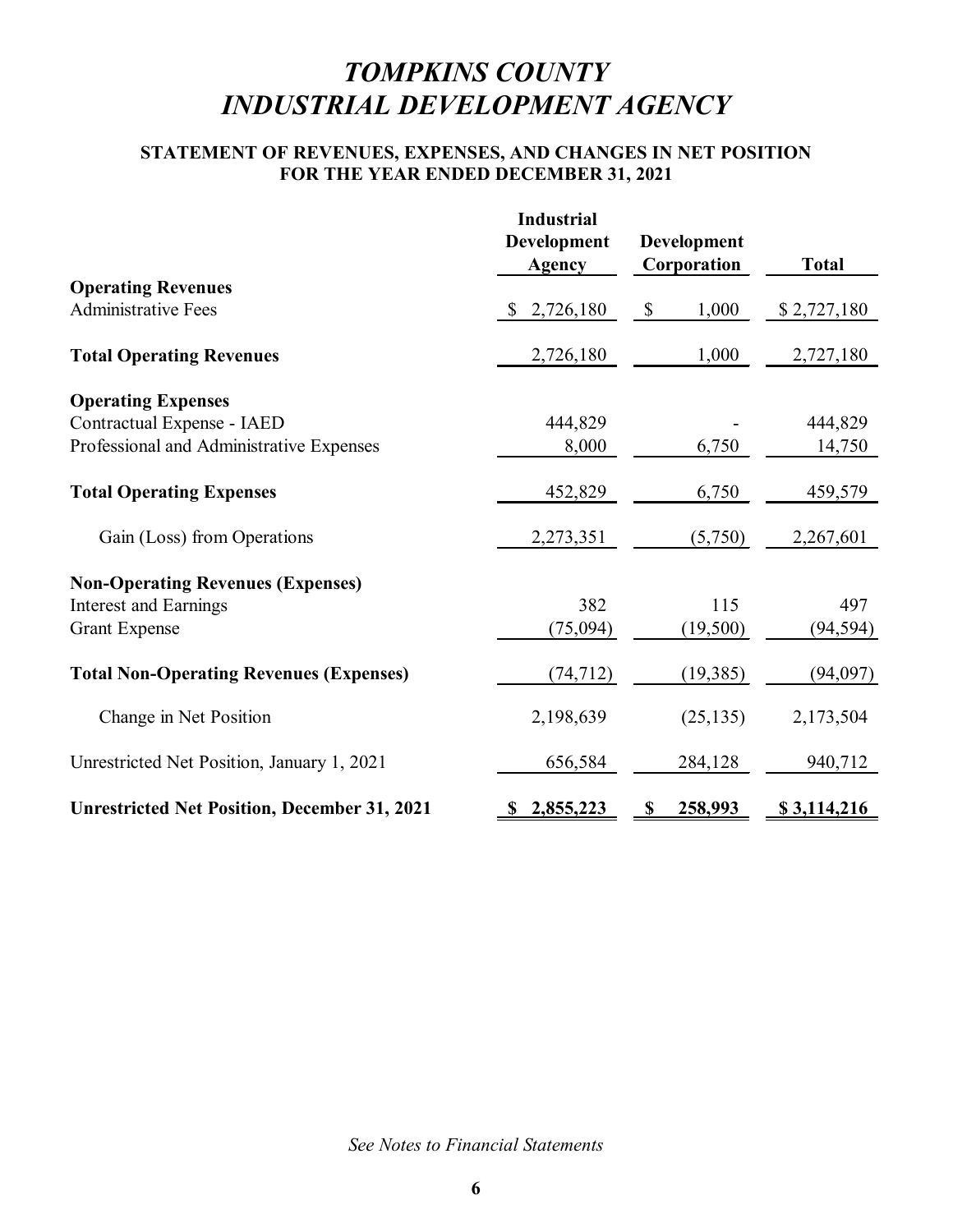## **STATEMENT OF CASH FLOWS FOR THE YEAR ENDED DECEMBER 31, 2021**

|                                                                                                                                                                                                                             |                           | <b>Industrial</b>     |                           |             |                        |  |
|-----------------------------------------------------------------------------------------------------------------------------------------------------------------------------------------------------------------------------|---------------------------|-----------------------|---------------------------|-------------|------------------------|--|
|                                                                                                                                                                                                                             | Development               |                       |                           | Development |                        |  |
|                                                                                                                                                                                                                             |                           | <b>Agency</b>         |                           | Corporation | <b>Total</b>           |  |
| <b>Cash Flows From Operating Activities</b>                                                                                                                                                                                 |                           |                       |                           |             |                        |  |
| Cash Received from Providing Services                                                                                                                                                                                       | \$                        | 2,409,285             | \$                        | 1,000       | \$2,410,285            |  |
| <b>Cash Payments - Contractual Expenses</b>                                                                                                                                                                                 |                           | (460,909)             |                           | (10,000)    | (470,909)              |  |
| <b>Net Cash Provided (Used) by Operating Activities</b>                                                                                                                                                                     |                           | 1,948,376             |                           | (9,000)     | 1,939,376              |  |
| <b>Cash Flows From Non-Capital Financing Activities</b><br>Grant (Expense)                                                                                                                                                  |                           | (75,094)              |                           | (19,500)    | (94, 594)              |  |
| <b>Cash Flows Provided (Used) by</b><br><b>Non-Capital Financing Activities</b>                                                                                                                                             |                           | (75,094)              |                           | (19,500)    | (94, 594)              |  |
| <b>Cash Flows From Investing Activities</b><br><b>Interest Income Received</b>                                                                                                                                              |                           | 382                   |                           | 115         | 497                    |  |
| <b>Net Cash Provided (Used) by Investing Activities</b>                                                                                                                                                                     |                           | 382                   |                           | 115         | 497                    |  |
| Net Change in Cash and Equivalents                                                                                                                                                                                          |                           | 1,873,664             |                           | (28, 385)   | 1,845,279              |  |
| Cash and Cash Equivalents, January 1, 2021                                                                                                                                                                                  |                           | 664,664               |                           | 287,378     | 952,042                |  |
| <b>Cash and Cash Equivalents, December 31, 2021</b>                                                                                                                                                                         | -SS                       | 2,538,328             | <sup>\$</sup>             | 258,993     | \$2,797,321            |  |
| Reconciliation of Operating Gain to Net Cash<br>Provided (Used) by Operating Activities:<br><b>Operating Gain (Loss)</b><br>Adjustments to Reconcile Operating Gain to<br>Net Cash Provided (Used) by Operating Activities: | \$                        | 2,273,351             | $\mathbb S$               | (5,750)     | \$2,267,601            |  |
| (Increase) Decrease in Administrative Fees Receivable<br>Increase (Decrease) in Accounts Payable                                                                                                                            |                           | (316, 895)<br>(8,080) |                           | (3,250)     | (316,895)<br>(11, 330) |  |
| <b>Net Cash Provided (Used) by Operating Activities</b>                                                                                                                                                                     | $\boldsymbol{\mathsf{S}}$ | 1,948,376             | $\boldsymbol{\mathsf{S}}$ | (9,000)     | \$1,939,376            |  |

*See Notes to Financial Statements*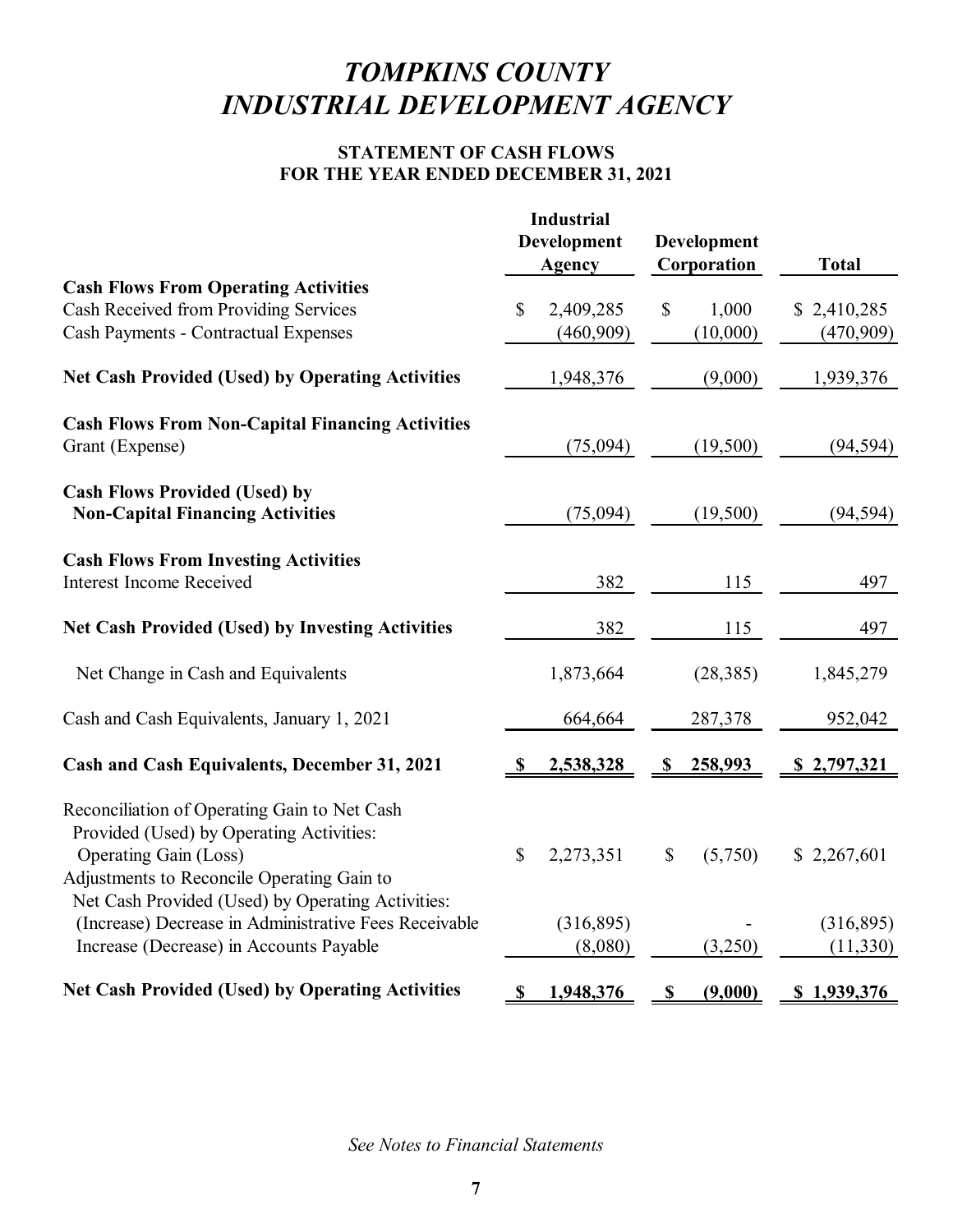### **NOTES TO FINANCIAL STATEMENTS DECEMBER 31, 2021**

#### *Note 1* **Summary of Significant Accounting Policies**

The financial statements of Tompkins County Industrial Development Agency (Agency) and its component unit have been prepared in conformity with generally accepted accounting principles (U.S. GAAP). The Governmental Accounting Standards Board (GASB) is the accepted standard setting body for establishing U.S. GAAP for state and local governments through its pronouncements (Statements and Interpretations). The more significant of the Agency's accounting policies are described below.

#### **Financial Reporting Entity**

The Agency was created in 1971 by the Tompkins County Legislature under theprovisions of Chapter 535 of the 1971 Laws of New York State for the purpose of encouraging economic growth in Tompkins County. The Agency is exempt from federal, state, and local income taxes. The Agency, although established by the Tompkins County Legislature, is a separate entity and operates independently from the County. The Agency is considered a component unit of the County. The County Legislature appoints four board members. Additionally, the County provides administrative support at no cost to the Agency.

All Governmental Activities and functions performed by the Agency are its direct responsibility.

The financial reporting entity consists of (a) the primary government which is the Tompkins County Industrial Development Agency; (b) organizations for which the primary government is financially accountable; and (c) other organizations for which the nature and significance of their relationship with the primary government are such that exclusion would cause the reporting entity's financial statements to be misleading or incomplete as set forth in GASB Statement No. 14, "The Financial Reporting Entity," as amended.

The decision to include a potential component unit in the Agency's reporting entity is based on several criteria set forth in GASB Statement No. 14, "The Financial Reporting Entity," as amended; including legal standing, fiscal dependency, and financial accountability. Based on the application of these criteria, the following is included as a blended component unit:

• Tompkins County Development Corporation (Corporation) - Similar to the Agency, the Corporation was formed, during 2010, for the purpose of encouraging economic growth in Tompkins County. Because New York State has legislated industrial development agencies can no longer serve nonprofit entities, the Corporation servesthat segment ofthe economy in Tompkins County.

#### **Basis of Accounting**

The accounts of the Agency and Corporation are maintained on the accrual basis of accounting. Under the accrual basis of accounting, revenues are recorded when earned. Material revenues accrued include administrative fees. Expenses are recorded when the liability is incurred.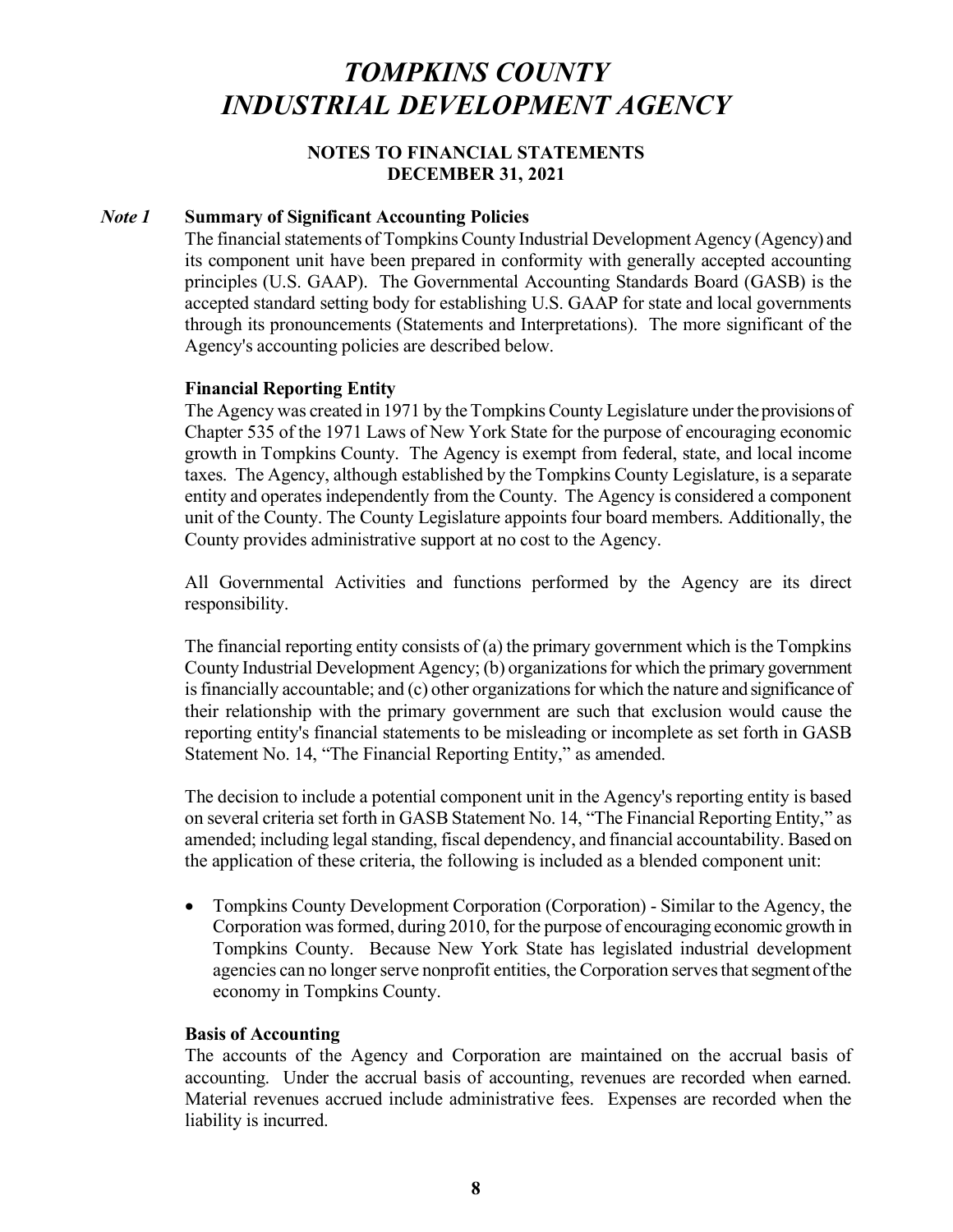### **NOTES TO FINANCIAL STATEMENTS DECEMBER 31, 2021**

#### *Note 1* **Summary of Significant Accounting Policies - Continued**

#### **Cash and Cash Equivalents**

The Agency and Corporation consider all highly liquid investments having an original maturity of three months or less to be cash equivalents.

#### **Equity Classifications**

Equity is classified as net position and displayed in two components:

- Restricted Consists of net resources with constraints placed on their use either by 1) external groups such as creditors, grantors, contributors, or laws and regulations of other governments; or 2) law through constitutional provisions or enabling legislation. The Agency had no restricted resources at year end.
- Unrestricted Consists of all other resources that do not meet the definition of "restricted."

#### **Related Parties**

Ithaca Area Economic Development, Inc. (IAED) is a private, nonprofit organization founded in 1964 that provides the Ithaca area with innovative services to strengthen the economy. The President of IAED serves as the Administrative Director of the Agency. During the year ended December 31, 2021, one additional member of the IAED Board of Directors served on the Board of Directors of the Tompkins County Industrial Development Agency.

#### **Revenues**

The Agency and Corporation first utilize restricted resources to finance qualifying activities.

### *Note 2* **Operating Revenues and Expenses**

Operating revenues of the Agency and Corporation consist of administrative fees. Interest and earnings are reported as non-operating revenues. Operating expenses of the Agency and Corporation consist of contractual, professional, and administration expenses. Grant expense is reported as a non-operating expense.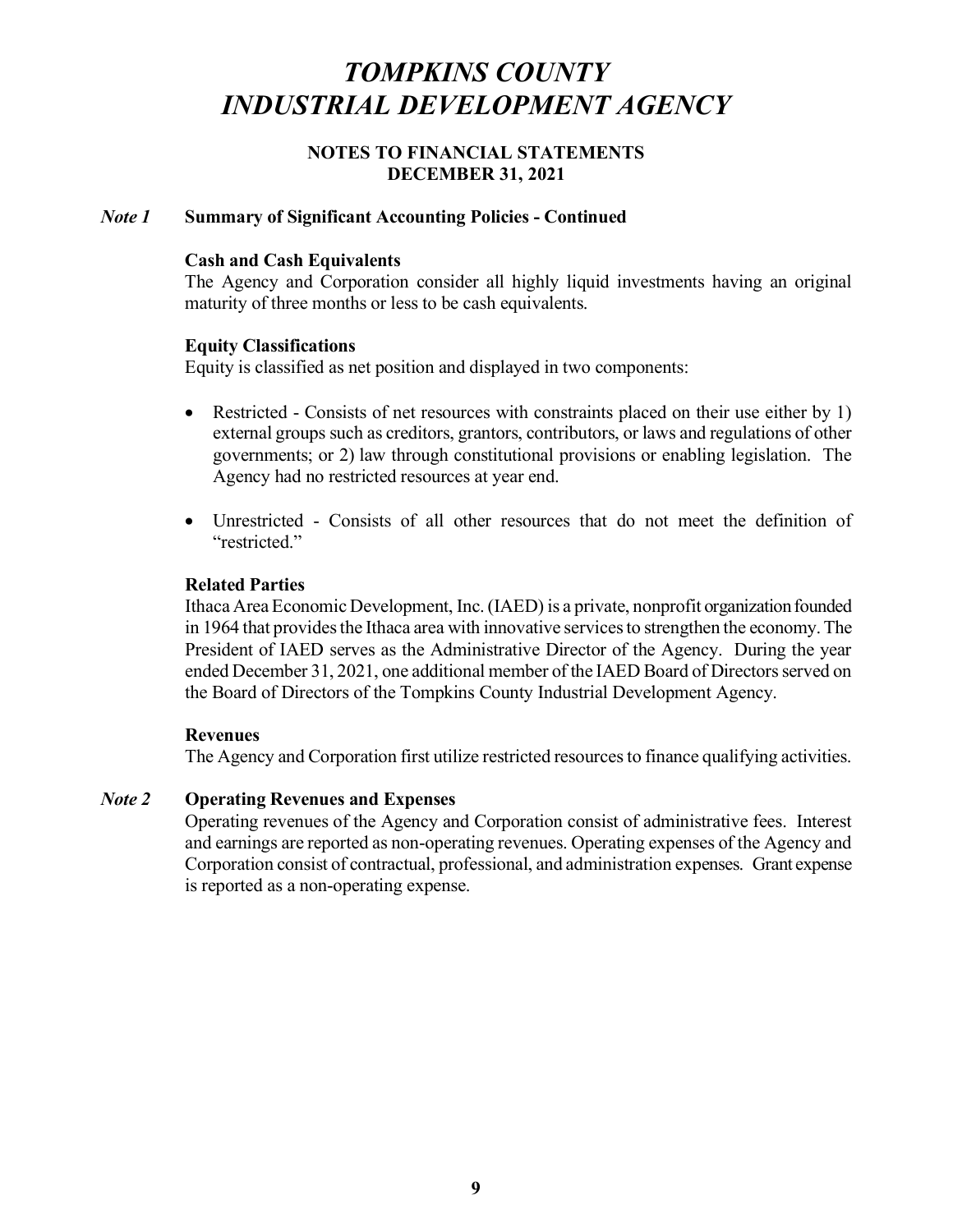#### **NOTES TO FINANCIAL STATEMENTS DECEMBER 31, 2021**

#### *Note 3* **Industrial Revenue Bond and Note Transactions**

Certain industrial development revenue bonds and notes issued by the Agency and Corporation are secured by property leased to companies and retired by lease payments. The bonds and notes are not obligations of the Agency, Corporation, or state. The Agency and Corporation do not record assets or liabilities resulting from completed bond and note issues in their accounts, because their primary function is to arrange financing between the borrowing companies and the bond and note holders, and funds arising therefrom are controlled by trustees or banks acting as fiscal agents. For providing this service, the Agency and Corporation receive bond administration fees from the borrowing companies. Such administrative fee income is recognized immediately upon issuance of bonds and notes. At December 31, 2021, the outstanding value of bonds and notes issued aggregated \$28,472,521 and \$200,776,353 for the Agency and Corporation, respectively.

#### *Note 4* **Tax Abatements**

During the time in which property is leased to a company, the property is exempt from taxes other than special ad valorem levies and special assessments. However, the Agency executes Payment in Lieu of Taxes (PILOT) agreements, wherein a company is required to make annual payments to the county, local municipalities, and school districts.

In 2021, \$3,379,432 was received in PILOT payments compared to the \$9,532,351 which would have been received if businesses paid the full amount of property taxes; for a total property tax abatement of \$6,095,091.

In addition to PILOTs above, \$1,397,997 of sales tax and \$487,929 of mortgage tax abatements were awarded.

#### *Note 5* **Deposits and Investments**

State statutes govern the Agency's and Corporation's investment policies. In addition, the Agency and the Corporation each have their own written investment policy. Monies must be deposited in Federal Deposit Insurance Corporation (FDIC) insured commercial banks or trust companies located within the state. The Treasurer is authorized to use demand accounts and certificates of deposit. Permissible investments include obligations of the U.S. Treasury, and obligations of New York State or its localities.

Collateral is required for demand deposits and certificates of deposit for the Agency and Corporation at 105% and 100%, respectively, of all deposits not covered by federal deposit insurance. Obligations that may be pledged as collateral are obligations of the United States and its agencies and obligations of the state and its municipalities and school districts.

Total bank balances of the Agency and Corporation were \$2,538,328 and \$258,993, respectively, at December 31, 2021 and are covered by FDIC insurance up to \$250,000. As of December 31, 2021, all deposits with financial institutions were either insured or collateralized with securities held by the pledging financial institution in the entities' name.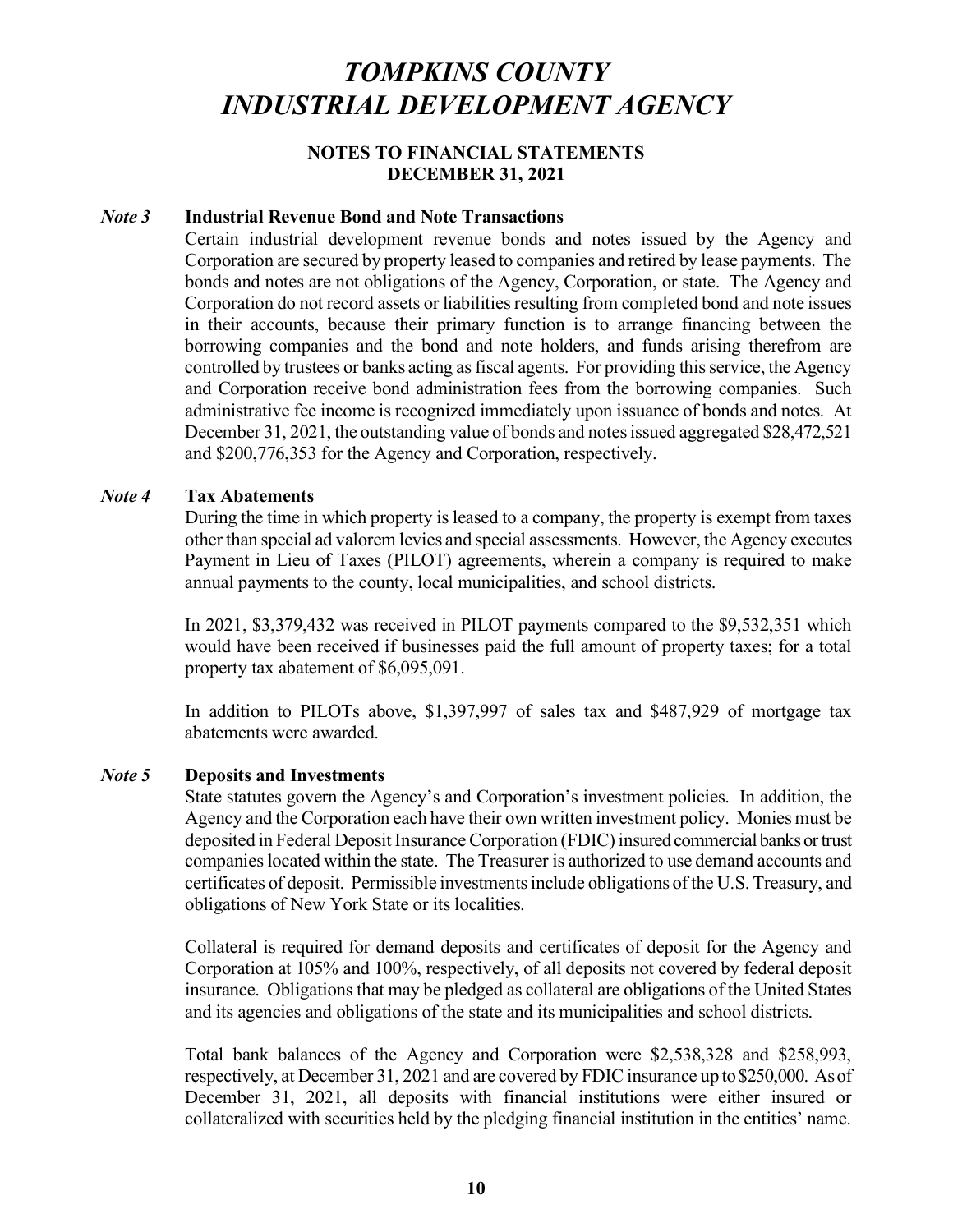### **NOTES TO FINANCIAL STATEMENTS DECEMBER 31, 2021**

#### *Note 6* **Related Party Transactions**

During 2021, the Agency paid IAED \$444,829 for economic development and marketing services.

#### *Note 7* **Commitments**

During the year ended December 31, 2021, the Board of Directors of the Agency passed a resolution authorizing a 2022 budgetary commitment to IAED of \$452,226.

In addition to the commitment to IAED in 2022, there is an additional \$500,000 committed to contractual services/equipment (by the Agency) and \$50,000 remains for an ARC grant match (by the Corporation) that was committed in 2020 but not yet paid out.

#### *Note 8* **Contingencies**

The Agency is exposed to various risks of loss related to, but not limited to, torts; theft of, damage to, and destruction of assets; errors and omissions; natural disasters. These risks are covered by commercial insurance purchased from independent third parties. Settled claims from these risks have not exceeded commercial insurance coverage for the past three years.

#### *Note 9* **Uncertainty**

In March 2020, the COVID-19 coronavirus outbreak was declared a pandemic. Actions taken around the world to help mitigate the spread of the coronavirus include restrictions on travel, quarantines in certain areas, and forced closures for certain types of public places and businesses. The coronavirus and actions taken to mitigate it have had, and are expected to continue to have, an adverse impact on the economies and financial markets of many countries, including the area in which the Agency exists. While it is unknown how long these conditions will last and what the complete financial effect will be, the Agency expects disruptions to businesses and residents, which could negatively impact operating results in future periods.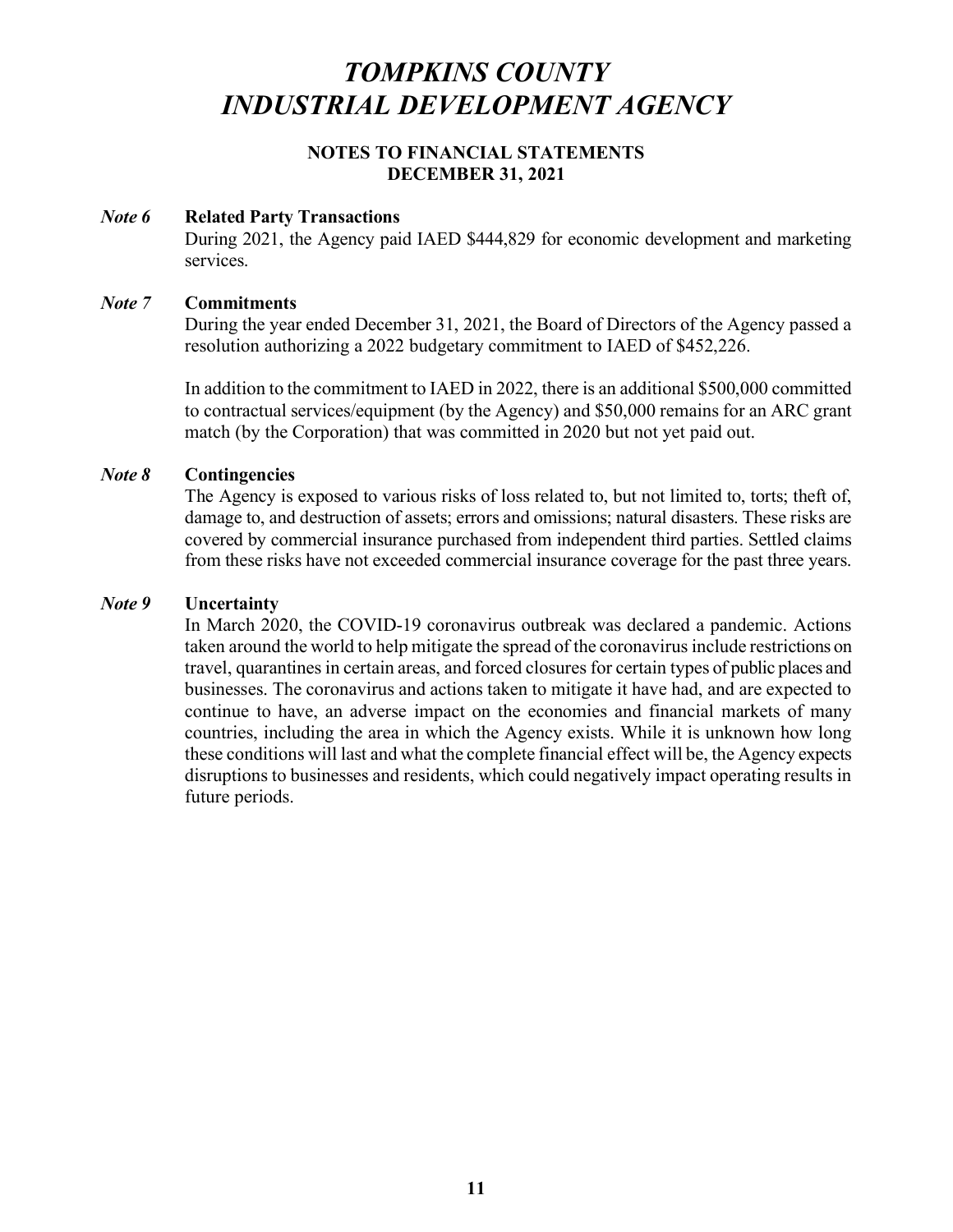### **SCHEDULE OF INDEBTEDNESS DECEMBER 31, 2021**

|                                         | <b>Month</b> and<br>Year | Current<br><b>Interest Rate</b> | Outstanding<br><b>Beginning of</b><br><b>Fiscal Year</b> | <b>Issued During</b><br><b>Fiscal Year</b> | <b>Paid During</b><br><b>Fiscal Year</b> | Outstanding<br>End of<br><b>Fiscal Year</b> | Final<br><b>Maturity</b> |
|-----------------------------------------|--------------------------|---------------------------------|----------------------------------------------------------|--------------------------------------------|------------------------------------------|---------------------------------------------|--------------------------|
| CDP, Ithaca                             | 12/2003                  | $3.0\%$                         | 10,215,000<br>S                                          | S<br>$\overline{\phantom{a}}$              | \$10,215,000                             | S.                                          | 03/2030                  |
| Community Recreational Center, Inc.     | 01/2002                  | 3.03%                           | 200,484                                                  |                                            | 72,018                                   | 128,466                                     | 12/2022                  |
| Cornell Heat and Power                  | 01/2008                  | $2.0\% - 5.0\%$                 |                                                          |                                            |                                          |                                             | 07/2037                  |
| Cornell University, Lake Source Cooling | Various                  | $.064\% - .71\%$                | 26,350,000                                               |                                            | 2,145,000                                | 24,205,000                                  | 07/2030                  |
| Family & Children's Services of Ithaca  | 01/2008                  | 4.75%                           | 1,686,574                                                |                                            | 102,519                                  | 1,584,055                                   | 02/2033                  |
| Transonic Systems                       | 12/2010                  | 3.6%                            | 2,790,000                                                |                                            | 235,000                                  | 2,555,000                                   | 12/2030                  |
| <b>TOTAL</b>                            |                          |                                 | 41,242,058                                               |                                            | \$12,769,537                             | 28,472,521<br>S.                            |                          |

*See Independent Auditors' Report*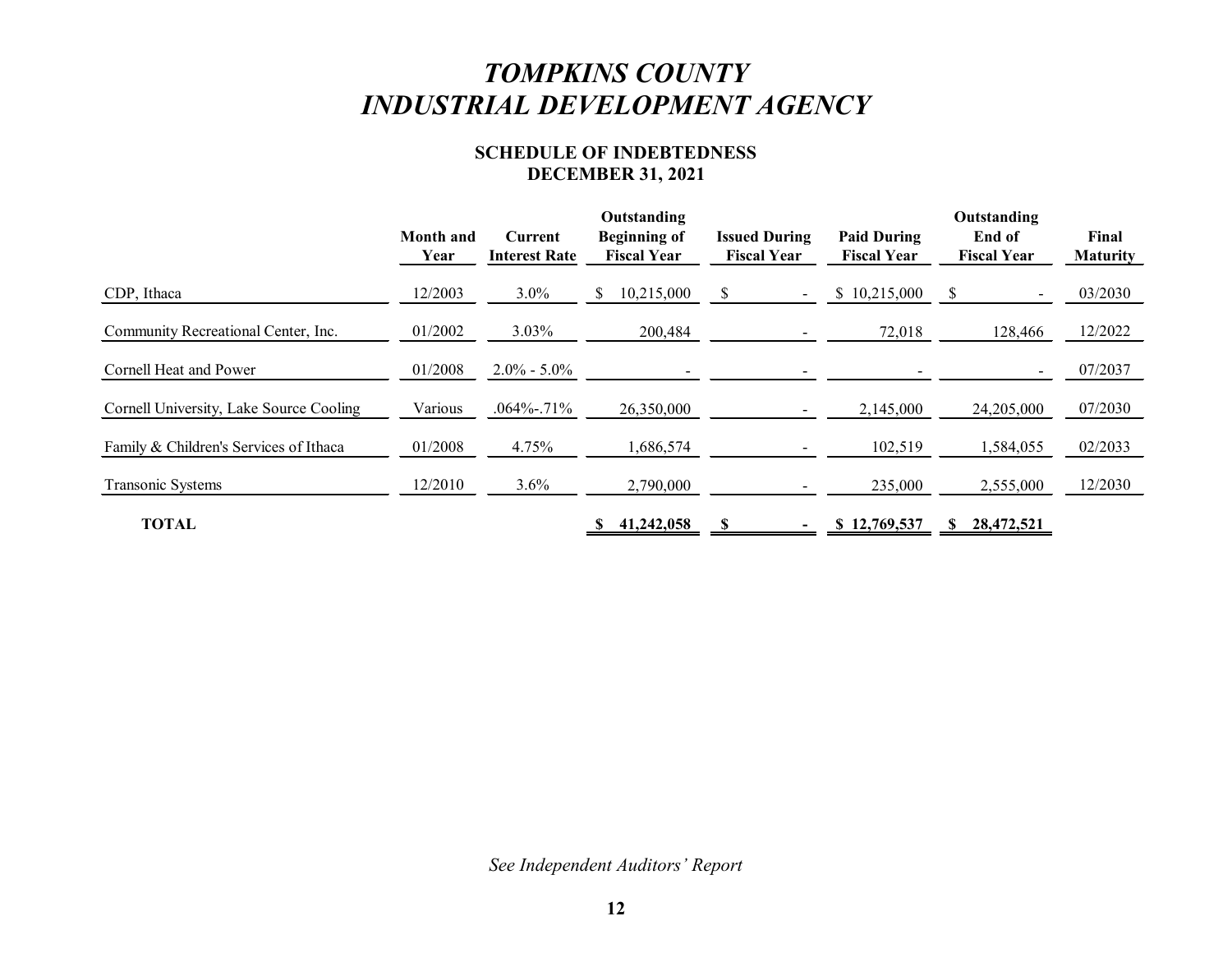## *TOMPKINS COUNTY DEVELOPMENT CORPORATION*

### **SCHEDULE OF INDEBTEDNESS DECEMBER 31, 2021**

|                                              | <b>Month</b> and<br>Year | Current<br><b>Interest Rate</b> | Outstanding<br><b>Beginning of</b><br><b>Fiscal Year</b> | <b>Issued During</b><br><b>Fiscal Year</b> | <b>Paid During</b><br><b>Fiscal Year</b> | Outstanding<br>End of<br><b>Fiscal Year</b> | Final<br><b>Maturity</b> |
|----------------------------------------------|--------------------------|---------------------------------|----------------------------------------------------------|--------------------------------------------|------------------------------------------|---------------------------------------------|--------------------------|
| Cayuga Medical Center at Ithaca, Inc.        | 08/2010                  | 64.1% of LIBOR<br>$+1.04%$      | 2,800,000<br>\$                                          | \$                                         | 1,375,000<br>\$                          | 1,425,000<br><sup>\$</sup>                  | 08/2022                  |
| Cayuga Medical Center at Ithaca, Inc.        | 04/2013                  | 2.69%                           | 17,269,553                                               |                                            | 1,035,534                                | 16,234,019                                  | 04/2023                  |
| Ithaca College                               | 09/2015                  | Fixed                           | 27,075,000                                               |                                            | 4,045,000                                | 23,030,000                                  | 07/2038                  |
| Ithaca College (Refinanced)                  | 12/2017                  | Fixed                           | 20,420,000                                               |                                            | 580,000                                  | 19,840,000                                  | 07/2041                  |
| Ithaca College                               | 12/2018                  | Fixed                           | 17,295,000                                               |                                            | 875,000                                  | 16,420,000                                  | 07/2034                  |
| Ithacare Center Service Company (Refinanced) | 12/2018                  | 3.02%                           | 11,798,922                                               |                                            | 380,200                                  | 11,418,722                                  | 01/2043                  |
| Franziska Racker Center                      | 10/2011                  | 4.0%                            | 1,309,786                                                |                                            | 173,553                                  | 1,136,233                                   | 06/2027                  |
| TC3 Foundation                               | 01/2013                  | 5.0%                            | 36,130,000                                               |                                            |                                          | 36,130,000                                  | 12/2038                  |
| Kendal                                       | 11/2012                  | $2.0\% - 4.5\%$                 | 7,625,000                                                |                                            | 205,000                                  | 7,420,000                                   | 07/01/2042               |
| Kendal                                       | 12/2014                  | $4.0\% - 5.0\%$                 | 30,190,000                                               |                                            |                                          | 30,190,000                                  | 07/01/2044               |
| Kendal                                       | 12/2014                  | Variable                        | 761,757                                                  |                                            | 761,757                                  |                                             | 07/01/2025               |
| The William George Agency                    | 12/2015                  | 2.8%                            | 1,383,410                                                |                                            | 333,486                                  | 1,049,924                                   | 12/2031                  |
| The William George Agency                    | 12/2016                  | 3.1%                            | 2,760,000                                                |                                            | 300,352                                  | 2,459,648                                   | 12/2031                  |
| Ithaca College                               | 06/2020                  | Variable                        | 35,274,000                                               |                                            | 1,251,193                                | 34,022,807                                  | 07/2050                  |
| <b>TOTAL</b>                                 |                          |                                 | \$212,092,428                                            | <u>_s</u>                                  | \$11,316,075                             | \$200,776,353                               |                          |

*See Independent Auditors' Report*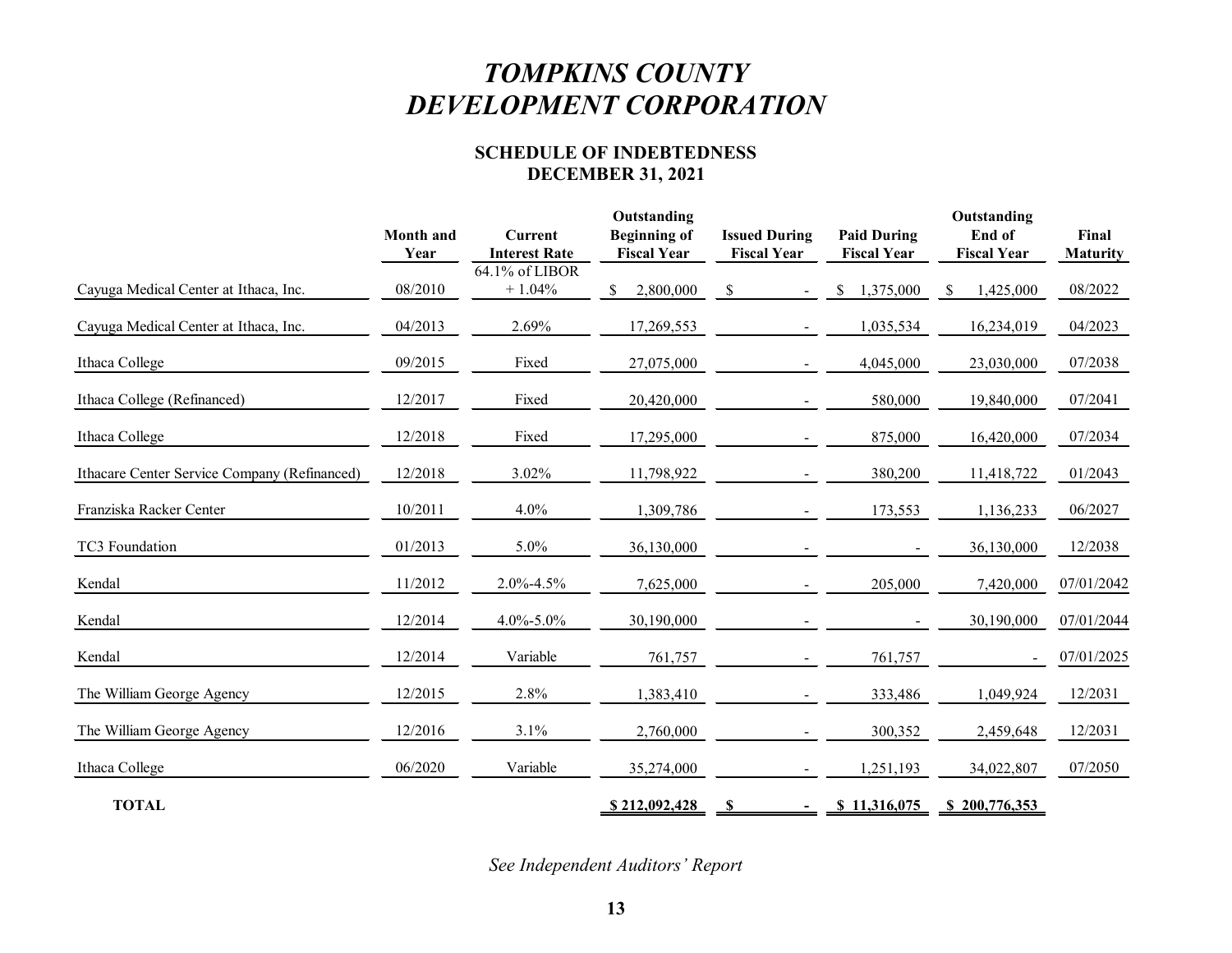## **SCHEDULE OF PROJECTS DECEMBER 31, 2021**

**2020**

|                                                         | <b>Exemption</b> | <b>Exemption</b> | Project              |
|---------------------------------------------------------|------------------|------------------|----------------------|
| <b>Project Name</b>                                     | Period           | <b>Type</b>      | Purpose*             |
| Asteri Conference                                       | 2021-2024        | STE/MRT          | Services             |
| Asteri Ithaca (Apts)                                    | 2021-2024        | STE/MRT          | Real Estate          |
| Asteri Parking                                          | 2021-2024        | <b>STE/MRT</b>   | Other                |
| Carpenter Park Apartments                               | 2021-2023        | STE/MRT          | Real Estate          |
| Carpenter Park Medical Office Building (MOB)            | 2021-2023        | <b>STE/MRT</b>   | Services             |
| 327 W Seneca (Visum Development Group)                  | 2020-2021        | <b>STE</b>       | Real Estate          |
| BVSHF III (401 E State Street)                          | 2021-2023        | <b>STE</b>       | Real Estate          |
| Carpenter Park Mixed Use                                | 2021-2023        | <b>STE</b>       | Real Estate          |
| City Harbor                                             | 2021-2025        | <b>STE</b>       | Real Estate          |
| DataPoint Labs                                          | 2021             | <b>STE</b>       |                      |
|                                                         |                  |                  | Manufacturing        |
| Incodema                                                | 2021             | <b>STE</b>       | Manufacturing        |
| Knickerbocker Bed Company                               | 2021-2022        | <b>STE</b>       | Manufacturing        |
| Arnot Ithaca 2                                          | 2021-2034        | PILOT/STE/MRT    | Real Estate          |
| Green Street Development Partners/The Ithacan           | 2021-2053        | PILOT/STE/MRT    | Real Estate          |
| DRS NY Newfield IV                                      | 2018-2039        | PILOT/STE        | Electric/Solar       |
| DRS NY Newfield V                                       | 2018-2039        | PILOT/STE        | Electric/Solar       |
| Dryden Tompkins Solar II                                | 2021-2050        | PILOT/STE        | Electric/Solar       |
| Ex Libris, LLC                                          | 2019-2033        | PILOT/STE        | Real Estate          |
| Ithaca Arthaus                                          | 2019-2052        | PILOT/STE        | Real Estate          |
| Lansing Renewables Solar                                | 2019-2021        | PILOT/STE        | Electric/Solar       |
| Salt Point Brewing Company                              | 2021-2029        | PILOT/STE        | Manufacturing        |
| 15 Royal Road (Emmy's Organics)                         | 2021-2030        | PILOT            | Manufacturing        |
| 209-215 Dryden Assoc., LLC                              | 2015-2066        | PILOT            | Real Estate          |
| 318 South Albany Street, LLC. (Beech Tree Nursing Home) | 2013-2024        | PILOT            | <b>CCRC</b>          |
| 323T, LLC                                               | 2021-2030        | PILOT            | Real Estate          |
| 330 Main Street Holdings (Incodema3D)                   | 2017-2023        | PILOT            | Manufacturing        |
|                                                         |                  |                  | Electric/Power Plant |
| AES Cayuga (Heorot Power)                               | 2009-2028        | PILOT            |                      |
| Carey Building                                          | 2019-2028        | PILOT            | Real Estate          |
| Cascade Plaza                                           | 2005-2025        | PILOT            | Services             |
| City Centre                                             | 2020-2029        | PILOT            | Real Estate          |
| College Circle Association                              | 2003-2043        | PILOT            | Real Estate          |
| Cornell University - 35 Thornwood                       | 2006-2021        | PILOT            | Real Estate          |
| Dairy One                                               | 2015-2022        | PILOT            | Services             |
| DRS NY Dryden I                                         | 2020-2039        | PILOT            | Electric/Solar       |
| DRS NY Dryden II                                        | 2020-2039        | PILOT            | Electric/Solar       |
| DRS NY Newfield I                                       | 2019-2038        | PILOT            | Electric/Solar       |
| DRS NY Newfield II                                      | 2019-2038        | PILOT            | Electric/Solar       |
| DRS NY Newfield III                                     | 2017-2038        | PILOT            | Electric/Solar       |
| Dryden Tompkins Solar I                                 | 2020-2048        | PILOT            | Electric/Solar       |
| Enfield Solar                                           | 2020-2039        | PILOT            | Electric/Solar       |
| Hancock and First                                       | 2019-2046        | PILOT            | Real Estate          |
| Harolds Holding                                         | 2020-2031        | PILOT            | Real Estate          |
| Hilton Canopy (Ithaca Downtown Assoc., LLC)             | 2019-2028        | PILOT            | Services             |
| Hotel Ithaca (Holiday Inn/Lenroc)                       | 2019-2025        | PILOT            | Services             |
| Hotel Ithaca (Marriott)                                 | 2016-2026        | PILOT            | Services             |
|                                                         |                  | PILOT            |                      |
| Ital Thai                                               | 2012-2022        |                  | Real Estate          |
| Ithaca Beer                                             | 2014-2027        | PILOT            | Manufacturing        |
| Ithacare (Longview)                                     | 2019-2029        | PILOT            | <b>CCRC</b>          |
| Lansing Market Realty                                   | 2012-2025        | PILOT            | Services             |
| Mecklenburg Solar                                       | 2019-2038        | PILOT            | Electric/Solar       |
| Nine Brown Road (Odyssey)                               | 2007-2025        | PILOT            | Manufacturing        |
| Nineteen Brown Road (Q Squared Solutions BioScience)    | 2007-2025        | PILOT            | Manufacturing        |
| Organic Nature, LLC (Green Star Coop)                   | 2021-2027        | PILOT            | Retail               |
| Therm, Inc.                                             | 2019-2025        | PILOT            | Manufacturing        |
| Tompkins Trust HQ                                       | 2020-2029        | PILOT            | Finance              |
| Transonic Systems                                       | 2011-2031        | PILOT            | Manufacturing        |
| Twenty Thornwood (Macom)                                | 2017-2023        | PILOT            | Real Estate          |
| <b>Arrowhead Ventures</b>                               | 2013-2027        | PIF              | Real Estate          |
|                                                         |                  |                  |                      |

#### **Total**

STE = Sales Tax Exemption; MRT = Mortgage Recording Tax  $\bullet$  \* Project Purpose PIF = PILOT Incremental Financing; PILOT = Payment in Lieu of Taxes as defined by NYS ABO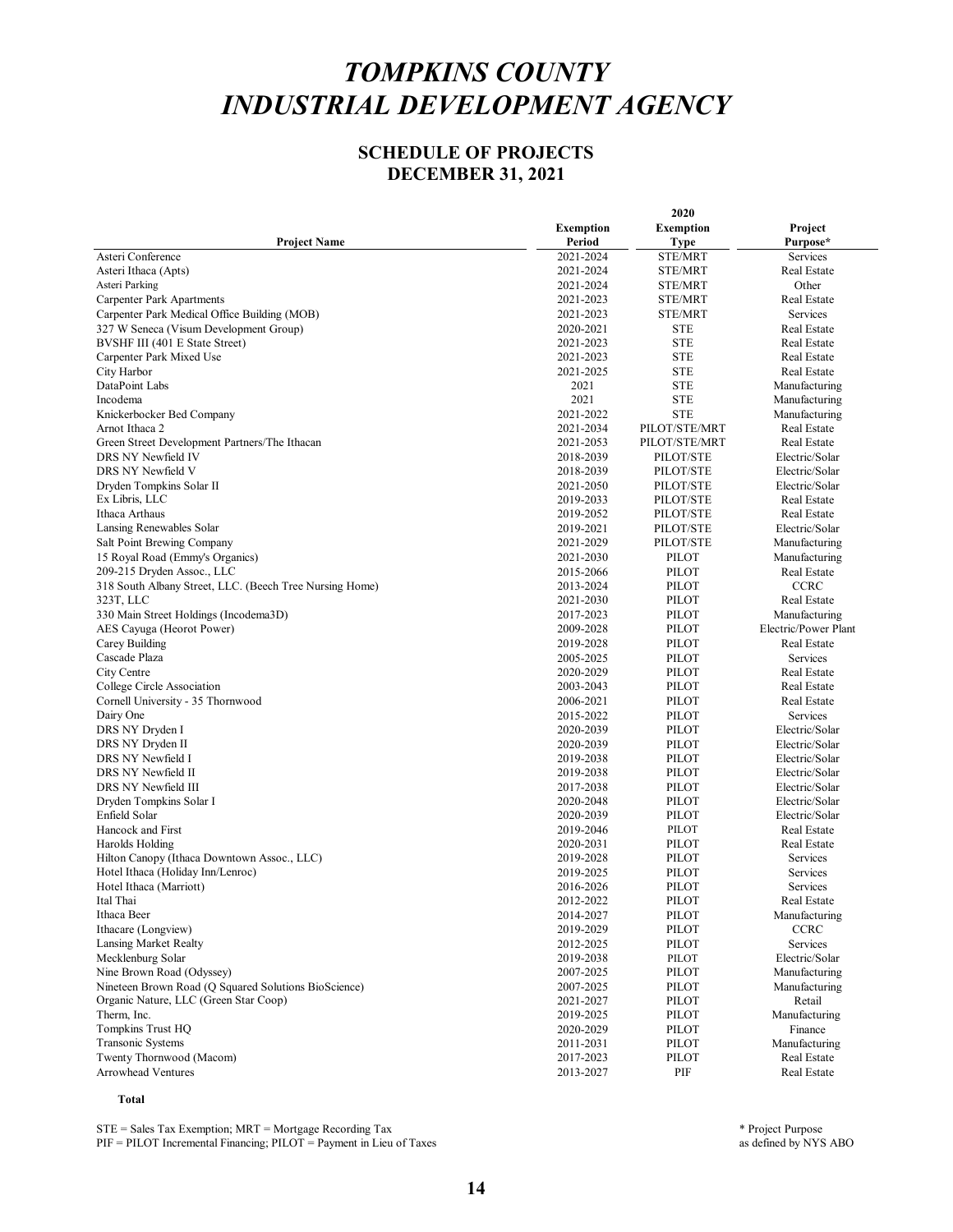|                         | 2021                                  | 2021                                     | 2021                                | 2021                                   | 2021                            | 2021                              | <b>Existing</b>          | Current                  |
|-------------------------|---------------------------------------|------------------------------------------|-------------------------------------|----------------------------------------|---------------------------------|-----------------------------------|--------------------------|--------------------------|
| <b>Sales Tax</b><br>Cap | <b>Sales Tax</b><br><b>Exemptions</b> | <b>Mortgage Tax</b><br><b>Exemptions</b> | Payments in<br><b>Lieu of Taxes</b> | <b>Property Taxes</b><br>if not Exempt | <b>Property Taxes</b><br>Abated | <b>Total</b><br><b>Exemptions</b> | Retained<br>Jobs         | Employment<br>12/31/2021 |
| $\overline{1,360,000}$  | 2,002<br>S                            | S<br>86,263                              | S                                   | \$                                     | \$<br>$\frac{1}{2}$             | \$<br>88,265                      |                          |                          |
| 2,640,000               | 5,709                                 | 80,187                                   |                                     |                                        |                                 | 85,896                            |                          |                          |
| 720,000                 | 28,298                                | 37,413                                   |                                     |                                        |                                 | 65,711                            |                          |                          |
|                         |                                       | 20,178                                   |                                     |                                        |                                 | 20,178                            |                          |                          |
| 520,000                 |                                       |                                          |                                     |                                        |                                 |                                   |                          |                          |
| 1,100,000               | 113,136                               | 76,000                                   |                                     |                                        |                                 | 189,136                           |                          |                          |
| 49,600                  |                                       |                                          |                                     |                                        |                                 |                                   |                          | 1                        |
| 2,682,120               |                                       |                                          |                                     |                                        |                                 |                                   |                          |                          |
| 2,400,000               |                                       |                                          |                                     |                                        |                                 |                                   |                          |                          |
| 1,839,257               | 26,472                                |                                          |                                     |                                        |                                 | 26,472                            |                          |                          |
| 64,000                  | 26,394                                |                                          |                                     |                                        |                                 | 26,394                            | 20                       | 21                       |
| 32,000                  | 9,205                                 |                                          |                                     |                                        |                                 | 9,205                             | 47                       | 50                       |
| 200,000                 |                                       |                                          |                                     |                                        |                                 |                                   |                          |                          |
| 1,421,202               | 588,266                               | 63,795                                   | 62,376                              | 62,376                                 |                                 | 652,061                           |                          |                          |
| 2,800,000               | 271,525                               | 124,093                                  | 20,792                              | 20,792                                 |                                 | 395,618                           |                          |                          |
| 251,160                 |                                       |                                          | 9,792                               | 54,566                                 | 44,774                          | 44,774                            |                          |                          |
| 251,160                 |                                       |                                          | 9,792                               | 54,566                                 | 44,774                          | 44,774                            |                          |                          |
| 770,494                 |                                       |                                          | 108,000                             | 61,823                                 | (46, 177)                       | (46, 177)                         |                          |                          |
| 1,300,224               |                                       |                                          | 32,055                              | 66,708                                 | 34,653                          | 34,653                            |                          |                          |
|                         |                                       |                                          |                                     |                                        |                                 |                                   |                          |                          |
| 960,000                 | 319,044                               |                                          | 15,248                              | 277,228                                | 261,980                         | 581,024                           |                          |                          |
| 797,535                 |                                       |                                          | 21,500                              | 144,362                                | 122,862                         | 122,862                           |                          |                          |
| 16,144                  | 7,946                                 |                                          | 15,880                              | 15,880                                 |                                 | 7,946                             | 3                        | 8                        |
|                         |                                       |                                          | 36,072                              | 55,641                                 | 19,569                          | 19,569                            | 27                       | 33                       |
|                         |                                       |                                          | 213,633                             | 169,802                                | (43, 831)                       | (43, 831)                         | $\mathbf{1}$             | 143                      |
|                         |                                       |                                          | 62,376                              | 103,961                                | 41,585                          | 41,585                            | 101                      | 70                       |
|                         |                                       |                                          | 7,104                               | 90,965                                 | 83,861                          | 83,861                            | Ĭ.                       |                          |
|                         |                                       |                                          | 33,177                              | 54,388                                 | 21,211                          | 21,211                            | 9                        | 49                       |
|                         |                                       |                                          |                                     | 57,828                                 |                                 |                                   | 94                       |                          |
|                         |                                       |                                          | 38,119                              | 190,594                                | 152,475                         | 152,475                           | 24                       | 14                       |
|                         |                                       |                                          | 616,139                             | 880,199                                | 264,060                         | 264,060                           |                          | 392                      |
|                         |                                       |                                          | 62,376                              | 1,323,764                              | 1,261,388                       | 1,261,388                         |                          | 7                        |
|                         |                                       |                                          | 285,769                             | 923,407                                | 637,638                         | 637,638                           |                          |                          |
|                         |                                       |                                          | 96,243                              | 128,325                                | 32,082                          | 32,082                            |                          | $28\,$                   |
|                         |                                       |                                          |                                     |                                        |                                 |                                   |                          |                          |
|                         |                                       |                                          | 122,058                             | 148,112                                | 26,054                          | 26,054                            | 255                      | 227                      |
|                         |                                       |                                          | 9,792                               | 61,823                                 | 52,031                          | 52,031                            |                          |                          |
|                         |                                       |                                          | 5,702                               | 61,823                                 | 56,121                          | 56,121                            |                          |                          |
|                         |                                       |                                          | 16,646                              | 60,023                                 | 43,377                          | 43,377                            |                          |                          |
|                         |                                       |                                          | 16,646                              | 60,023                                 | 43,377                          | 43,377                            |                          |                          |
|                         |                                       |                                          | 16,646                              | 60,023                                 | 43,377                          | 43,377                            |                          |                          |
|                         |                                       |                                          | 112,363                             | 51,960                                 | (60, 403)                       | (60, 403)                         |                          |                          |
|                         |                                       |                                          | 16,320                              | 54,161                                 | 37,841                          | 37,841                            |                          |                          |
|                         |                                       |                                          | 32,751                              | 211,386                                | 178,635                         | 178,635                           | $\overline{c}$           | 3                        |
|                         |                                       |                                          | 58,045                              | 589,110                                | 531,065                         | 531,065                           |                          |                          |
|                         |                                       |                                          | 62,376                              | 397,822                                | 335,446                         | 335,446                           |                          | 22                       |
|                         |                                       |                                          | 148,897                             | 413,603                                | 264,706                         | 264,706                           | $78\,$                   | 46                       |
|                         |                                       |                                          | 229,822                             | 574,555                                | 344,733                         | 344,733                           | L,                       | 65                       |
|                         |                                       |                                          | 33,267                              | 41,584                                 | 8,317                           | 8,317                             | $\frac{1}{2}$            |                          |
|                         |                                       |                                          | 63,023                              | 100,836                                | 37,813                          | 37,813                            | 14                       | $3\,$                    |
|                         |                                       |                                          |                                     | 378,135                                | 378,134                         | 378,134                           | 37                       | 66                       |
|                         |                                       |                                          | 1                                   |                                        |                                 |                                   |                          |                          |
|                         |                                       |                                          | 10,134                              | 28,151                                 | 18,017                          | 18,017                            | $\overline{a}$           | 23                       |
|                         |                                       |                                          | 14,982                              | 59,577                                 | 44,595                          | 44,595                            | $\overline{a}$           |                          |
|                         |                                       |                                          | 29,151                              | 42,512                                 | 13,361                          | 13,361                            | $\overline{\phantom{a}}$ | 12                       |
|                         |                                       |                                          | 86,253                              | 132,697                                | 46,444                          | 46,444                            | 125                      | 146                      |
|                         |                                       |                                          | 60,644                              | 138,614                                | 77,970                          | 77,970                            | 240                      | 145                      |
|                         |                                       |                                          | 30,965                              | 86,013                                 | 55,048                          | 55,048                            | 158                      | 113                      |
|                         |                                       |                                          | 155,941                             | 639,357                                | 483,416                         | 483,416                           | 300                      | 288                      |
|                         |                                       |                                          | 138,587                             | 138,587                                |                                 |                                   | 116                      | 94                       |
|                         |                                       |                                          | 58,909                              | 68,322                                 | 9,413                           | 9,413                             | 57                       | 16                       |
|                         |                                       |                                          | 103,068                             | 196,367                                | 93,299                          | 93,299                            |                          |                          |
|                         |                                       |                                          |                                     |                                        |                                 |                                   |                          |                          |
| \$22,174,896            | \$1,397,997                           | 487,929<br>\$.                           | \$3,379,432                         | 9,532,351<br>-8                        | \$ 6,095,091                    | \$7,981,017                       | 1,708                    | 2,120                    |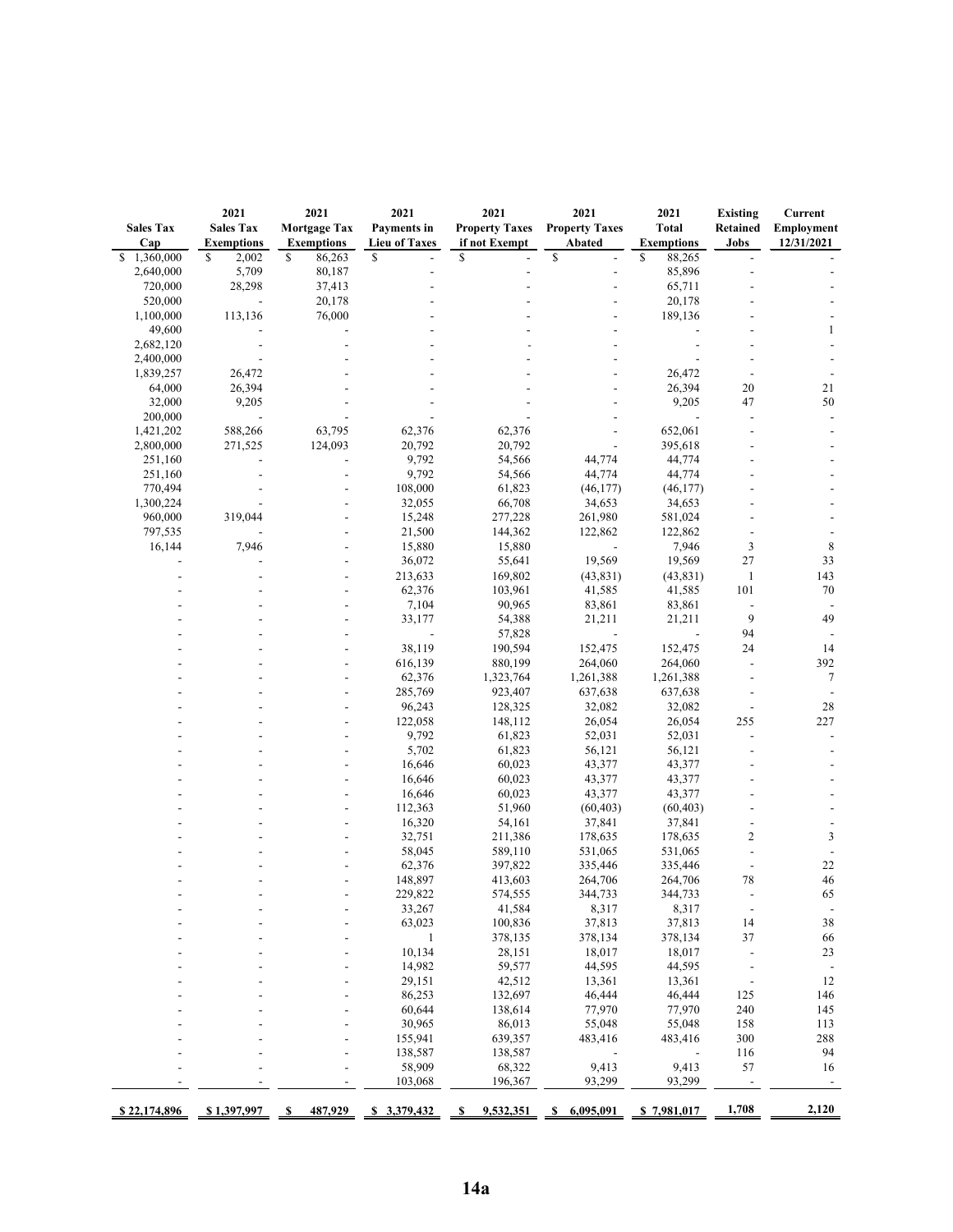

Certified Public Accountants | Business Advisors

#### **INDEPENDENT AUDITORS' REPORT ON INTERNAL CONTROL OVER FINANCIAL REPORTING AND ON COMPLIANCE AND OTHER MATTERS BASED ON AN AUDIT OF FINANCIAL STATEMENTS PERFORMED IN ACCORDANCE WITH** *GOVERNMENT AUDITING STANDARDS*

Board of Directors Tompkins County Industrial Development Agency Ithaca, New York

We have audited, in accordance with the auditing standards generally accepted in the United States of America and the standards applicable to financial audits contained in *Government Auditing Standards* issued by the Comptroller General of the United States, the financial statements of the Tompkins County Industrial Development Agency (Agency), a component unit of the County of Tompkins, New York, and its blended component unit, Tompkins County Development Corporation (Corporation), which comprise the Statement of Net Position as of December 31, 2021, and the related Statements of Activities and Cash Flows for the year then ended, and the related notes to the financial statements, and have issued our report thereon dated March 28, 2022.

#### **Report on Internal Control Over Financial Reporting**

In planning and performing our audit of the financial statements, we considered the Agency's and Corporation's internal control over financial reporting (internal control) as a basis for designing audit procedures that are appropriate in the circumstances for the purpose of expressing our opinions on the financial statements, but not for the purpose of expressing an opinion on the effectiveness of the Agency's or Corporation's internal control. Accordingly, we do not express an opinion on the effectiveness of the Agency's or Corporation's internal control.

A deficiency in internal control exists when the design or operation of a control does not allow management or employees, in the normal course of performing their assigned functions, to prevent, or detect and correct, misstatements on a timely basis. A material weakness is a deficiency, or a combination of deficiencies, in internal control, such that there is a reasonable possibility that a material misstatement of the entity's financial statements will not be prevented, or detected and corrected on a timely basis. A significant deficiency is a deficiency, or a combination of deficiencies, in internal control that is less severe than a material weakness, yet important enough to merit attention by those charged with governance.

Our consideration of internal control was for the limited purpose described in the first paragraph of this section and was not designed to identify all deficiencies in internal control that might be material weaknesses or significant deficiencies. Given these limitations, during our audit we did not identify any deficiencies in internal control that we consider to be material weaknesses. However, material weaknesses may exist that have not been identified.